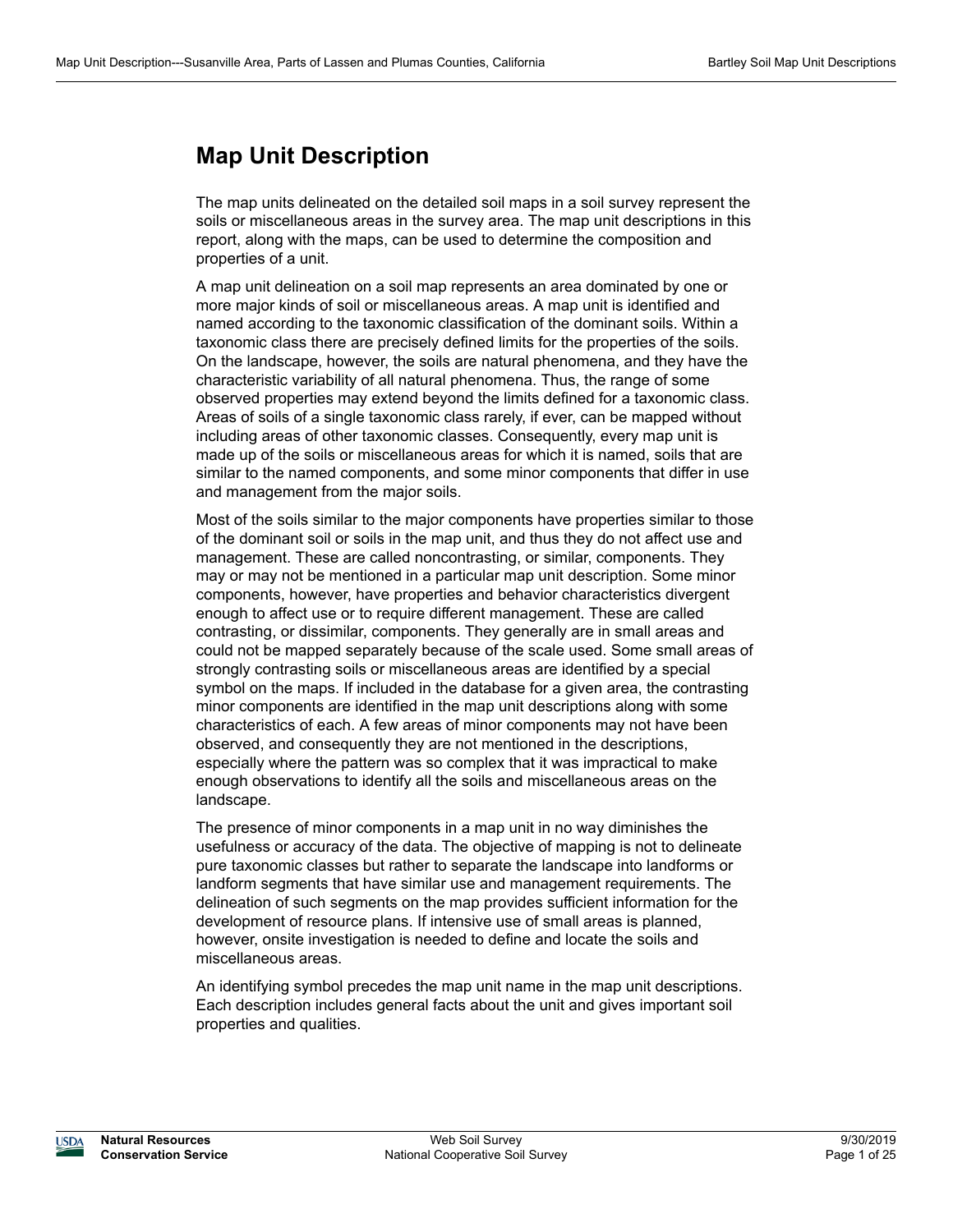Soils that have profiles that are almost alike make up a *soil series*. All the soils of a series have major horizons that are similar in composition, thickness, and arrangement. Soils of a given series can differ in texture of the surface layer, slope, stoniness, salinity, degree of erosion, and other characteristics that affect their use. On the basis of such differences, a soil series is divided into *soil phases*. Most of the areas shown on the detailed soil maps are phases of soil series. The name of a soil phase commonly indicates a feature that affects use or management. For example, Alpha silt loam, 0 to 2 percent slopes, is a phase of the Alpha series.

Some map units are made up of two or more major soils or miscellaneous areas. These map units are complexes, associations, or undifferentiated groups.

A *complex* consists of two or more soils or miscellaneous areas in such an intricate pattern or in such small areas that they cannot be shown separately on the maps. The pattern and proportion of the soils or miscellaneous areas are somewhat similar in all areas. Alpha-Beta complex, 0 to 6 percent slopes, is an example.

An *association* is made up of two or more geographically associated soils or miscellaneous areas that are shown as one unit on the maps. Because of present or anticipated uses of the map units in the survey area, it was not considered practical or necessary to map the soils or miscellaneous areas separately. The pattern and relative proportion of the soils or miscellaneous areas are somewhat similar. Alpha-Beta association, 0 to 2 percent slopes, is an example.

An *undifferentiated group* is made up of two or more soils or miscellaneous areas that could be mapped individually but are mapped as one unit because similar interpretations can be made for use and management. The pattern and proportion of the soils or miscellaneous areas in a mapped area are not uniform. An area can be made up of only one of the major soils or miscellaneous areas, or it can be made up of all of them. Alpha and Beta soils, 0 to 2 percent slopes, is an example.

Some surveys include *miscellaneous areas*. Such areas have little or no soil material and support little or no vegetation. Rock outcrop is an example.

Additional information about the map units described in this report is available in other soil reports, which give properties of the soils and the limitations, capabilities, and potentials for many uses. Also, the narratives that accompany the soil reports define some of the properties included in the map unit descriptions.

# **Report—Map Unit Description**

# **Susanville Area, Parts of Lassen and Plumas Counties, California**

# **116—Bieber cobbly loam, 2 to 9 percent slopes**

# **Map Unit Setting**

*National map unit symbol:* jc3t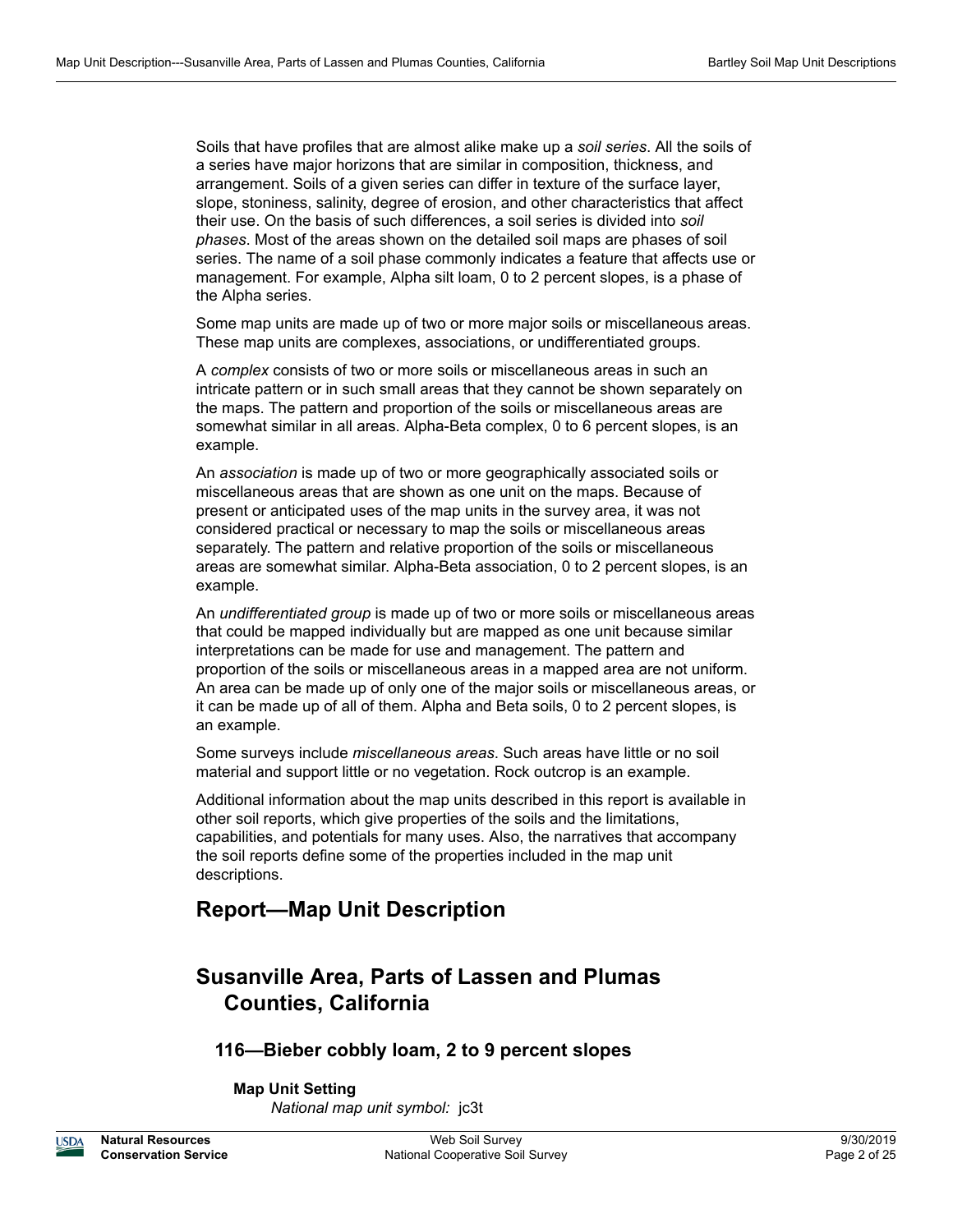*Elevation:* 4,020 to 5,200 feet *Mean annual precipitation:* 9 to 16 inches *Mean annual air temperature:* 47 to 52 degrees F *Frost-free period:* 80 to 130 days *Farmland classification:* Not prime farmland

# **Map Unit Composition**

*Bieber and similar soils:* 80 percent *Minor components:* 20 percent *Estimates are based on observations, descriptions, and transects of the mapunit.*

# **Description of Bieber**

# **Setting**

*Landform:* Fan remnants *Landform position (two-dimensional):* Footslope *Landform position (three-dimensional):* Tread *Down-slope shape:* Linear *Across-slope shape:* Linear *Parent material:* Alluvium derived from volcanic rock

# **Typical profile**

*H1 - 0 to 6 inches:* cobbly loam *H2 - 6 to 11 inches:* clay loam *H3 - 11 to 18 inches:* clay *H4 - 18 to 60 inches:* indurated

# **Properties and qualities**

*Slope:* 2 to 9 percent *Depth to restrictive feature:* 12 to 20 inches to duripan *Natural drainage class:* Well drained *Runoff class:* Very high *Capacity of the most limiting layer to transmit water (Ksat):* Low to moderately low (0.00 to 0.06 in/hr) *Depth to water table:* More than 80 inches *Frequency of flooding:* None *Frequency of ponding:* None *Salinity, maximum in profile:* Nonsaline to very slightly saline (0.0 to 2.0 mmhos/cm) *Available water storage in profile:* Very low (about 2.4 inches)

# **Interpretive groups**

*Land capability classification (irrigated):* 4e *Land capability classification (nonirrigated):* 6s *Hydrologic Soil Group:* D *Ecological site:* SHALLOW STONY LOAM 12-16" (R021XE173CA) *Hydric soil rating:* No

# **Minor Components**

# **Barnard**

*Percent of map unit:* 10 percent *Landform:* Fan remnants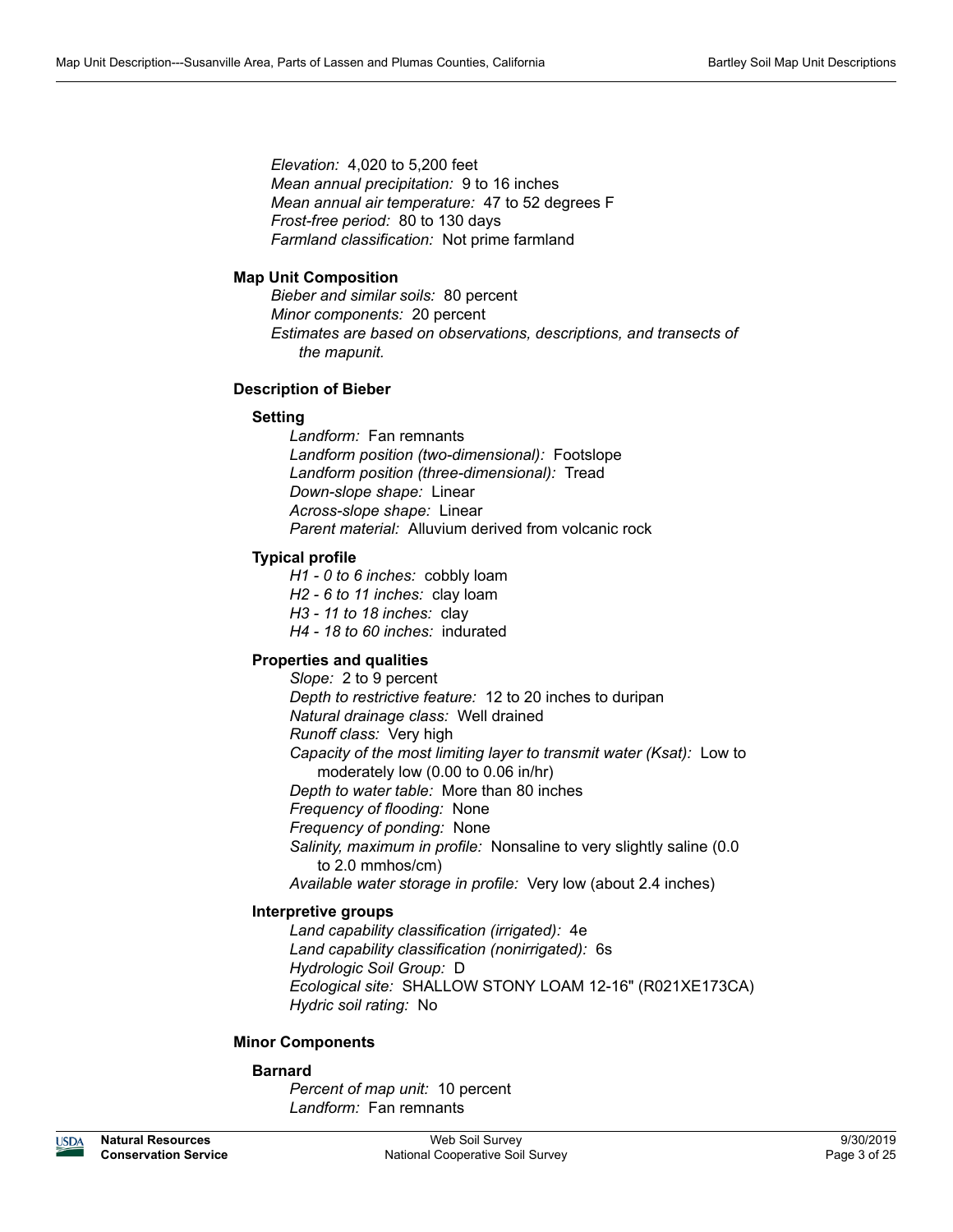*Ecological site:* STONY LOAM 9-12" (R023XF082CA) *Hydric soil rating:* No

# **Modoc**

*Percent of map unit:* 10 percent *Landform:* Fan remnants *Ecological site:* LOAMY TERRACE 12-16" (R021XE186CA) *Hydric soil rating:* No

# **120—Blickenstaff sandy loam, 0 to 2 percent slopes**

# **Map Unit Setting**

*National map unit symbol:* jc42 *Elevation:* 4,000 to 4,300 feet *Mean annual precipitation:* 9 to 12 inches *Mean annual air temperature:* 50 to 52 degrees F *Frost-free period:* 100 to 130 days *Farmland classification:* Prime farmland if irrigated

# **Map Unit Composition**

*Blickenstaff and similar soils:* 85 percent *Minor components:* 15 percent *Estimates are based on observations, descriptions, and transects of the mapunit.*

# **Description of Blickenstaff**

# **Setting**

*Landform:* Stream terraces *Landform position (two-dimensional):* Footslope *Landform position (three-dimensional):* Rise *Down-slope shape:* Linear *Across-slope shape:* Linear *Parent material:* Alluvium derived from granite

# **Typical profile**

*H1 - 0 to 15 inches:* sandy loam *H2 - 15 to 34 inches:* gravelly sandy loam *H3 - 34 to 60 inches:* gravelly sandy loam

# **Properties and qualities**

*Slope:* 0 to 2 percent *Depth to restrictive feature:* More than 80 inches *Natural drainage class:* Moderately well drained *Runoff class:* Very low *Capacity of the most limiting layer to transmit water (Ksat):* High (2.00 to 6.00 in/hr) *Depth to water table:* About 42 to 60 inches *Frequency of flooding:* None *Frequency of ponding:* None *Calcium carbonate, maximum in profile:* 15 percent *Salinity, maximum in profile:* Nonsaline to slightly saline (0.0 to 4.0 mmhos/cm)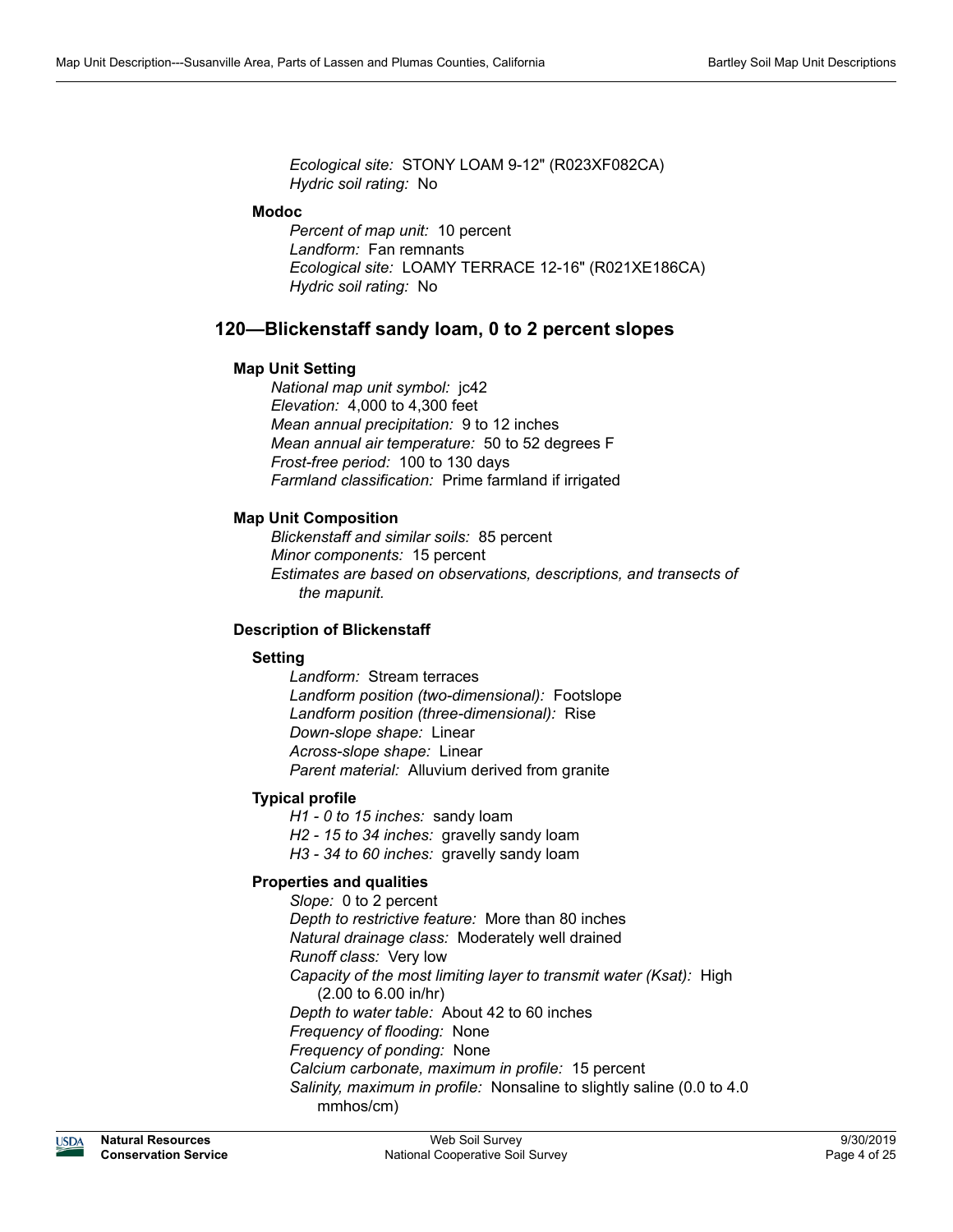*Sodium adsorption ratio, maximum in profile:* 13.0 *Available water storage in profile:* Low (about 5.7 inches)

#### **Interpretive groups**

*Land capability classification (irrigated):* 2e *Land capability classification (nonirrigated):* 6e *Hydrologic Soil Group:* A *Hydric soil rating:* No

# **Minor Components**

#### **Honeylake**

*Percent of map unit:* 8 percent *Landform:* Lake terraces *Landform position (three-dimensional):* Rise *Down-slope shape:* Linear *Across-slope shape:* Linear *Ecological site:* SALINE-SODIC SUBIRRIGATED 6-16" (R023XG058CA) *Hydric soil rating:* No

# **Truckee**

*Percent of map unit:* 7 percent *Landform:* Flood plains *Landform position (three-dimensional):* Rise *Down-slope shape:* Linear *Across-slope shape:* Linear *Hydric soil rating:* No

# **159—Cleghorn sandy loam, 2 to 5 percent slopes**

# **Map Unit Setting**

*National map unit symbol:* jc66 *Elevation:* 4,000 to 5,400 feet *Mean annual precipitation:* 6 to 12 inches *Mean annual air temperature:* 45 to 52 degrees F *Frost-free period:* 80 to 130 days *Farmland classification:* Not prime farmland

# **Map Unit Composition**

*Cleghorn and similar soils:* 85 percent *Minor components:* 15 percent *Estimates are based on observations, descriptions, and transects of the mapunit.*

# **Description of Cleghorn**

# **Setting**

*Landform:* Fan remnants *Landform position (two-dimensional):* Footslope *Landform position (three-dimensional):* Tread *Down-slope shape:* Linear *Across-slope shape:* Linear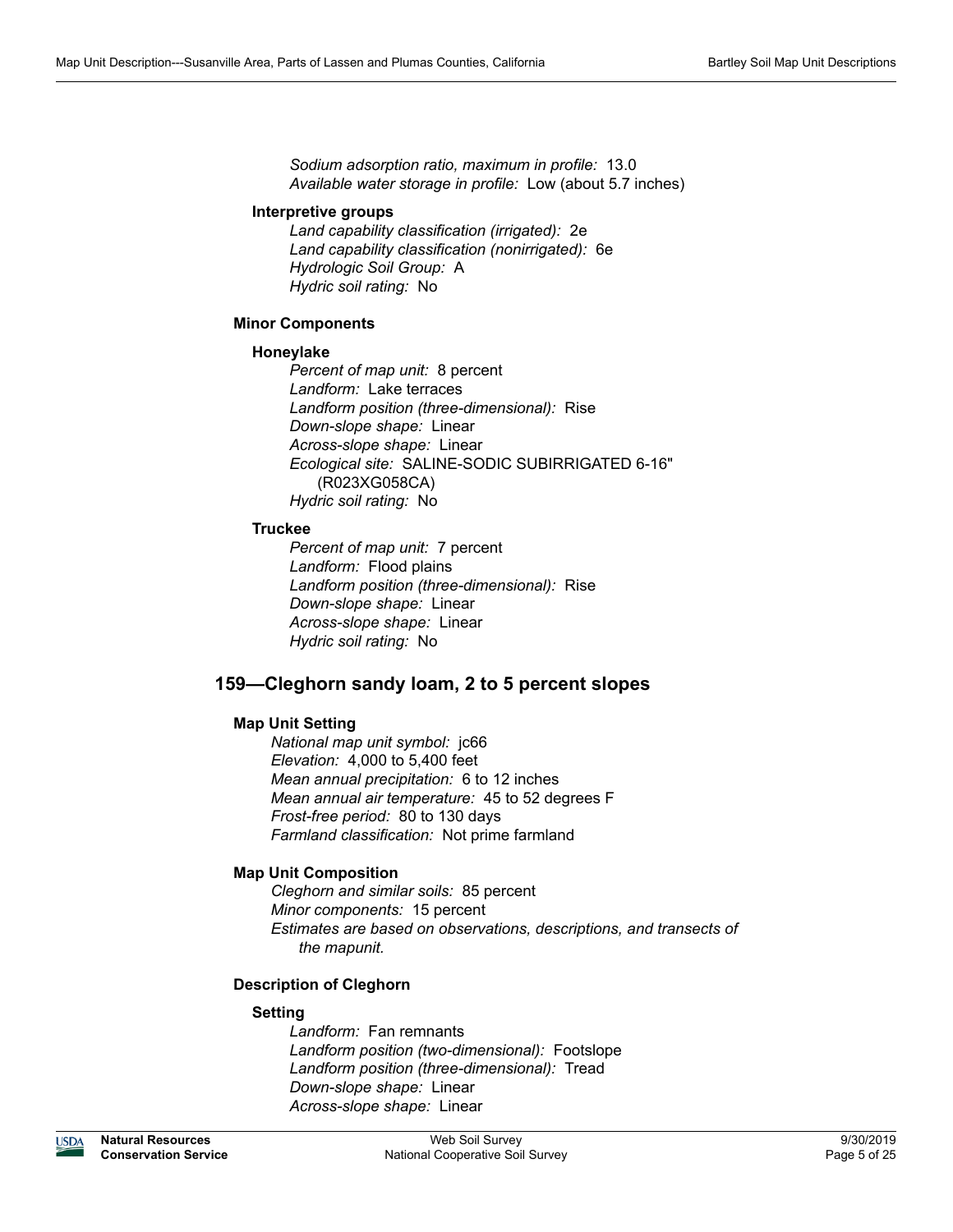*Parent material:* Alluvium derived from volcanic rock

# **Typical profile**

*H1 - 0 to 7 inches:* sandy loam

*H2 - 7 to 15 inches:* clay loam

*H3 - 15 to 19 inches:* loam

*H4 - 19 to 34 inches:* sandy loam

*H5 - 34 to 60 inches:* loam

# **Properties and qualities**

*Slope:* 2 to 5 percent *Depth to restrictive feature:* More than 80 inches *Natural drainage class:* Well drained *Runoff class:* High *Capacity of the most limiting layer to transmit water (Ksat):*  Moderately low to moderately high (0.06 to 0.20 in/hr) *Depth to water table:* More than 80 inches *Frequency of flooding:* None *Frequency of ponding:* None *Calcium carbonate, maximum in profile:* 9 percent *Salinity, maximum in profile:* Nonsaline to slightly saline (0.0 to 4.0 mmhos/cm) *Available water storage in profile:* Moderate (about 7.9 inches)

# **Interpretive groups**

*Land capability classification (irrigated):* 3e *Land capability classification (nonirrigated):* 6e *Hydrologic Soil Group:* C *Ecological site:* LOAMY UPLAND 9-12" (R023XF091CA) *Hydric soil rating:* No

# **Minor Components**

# **Bobert**

*Percent of map unit:* 5 percent *Landform:* Stream terraces *Ecological site:* SALINE-SODIC LOAM 6-12" (R023XG059CA) *Hydric soil rating:* No

# **Ragtown**

*Percent of map unit:* 5 percent *Landform:* Lake terraces *Down-slope shape:* Linear *Across-slope shape:* Linear *Ecological site:* SODIC TERRACE 6-9" (R023XG047CA) *Hydric soil rating:* No

# **Ravendale**

*Percent of map unit:* 5 percent *Landform:* Basin floors *Ecological site:* CLAY FLOODPLAIN 9-16" (R023XF092CA) *Hydric soil rating:* No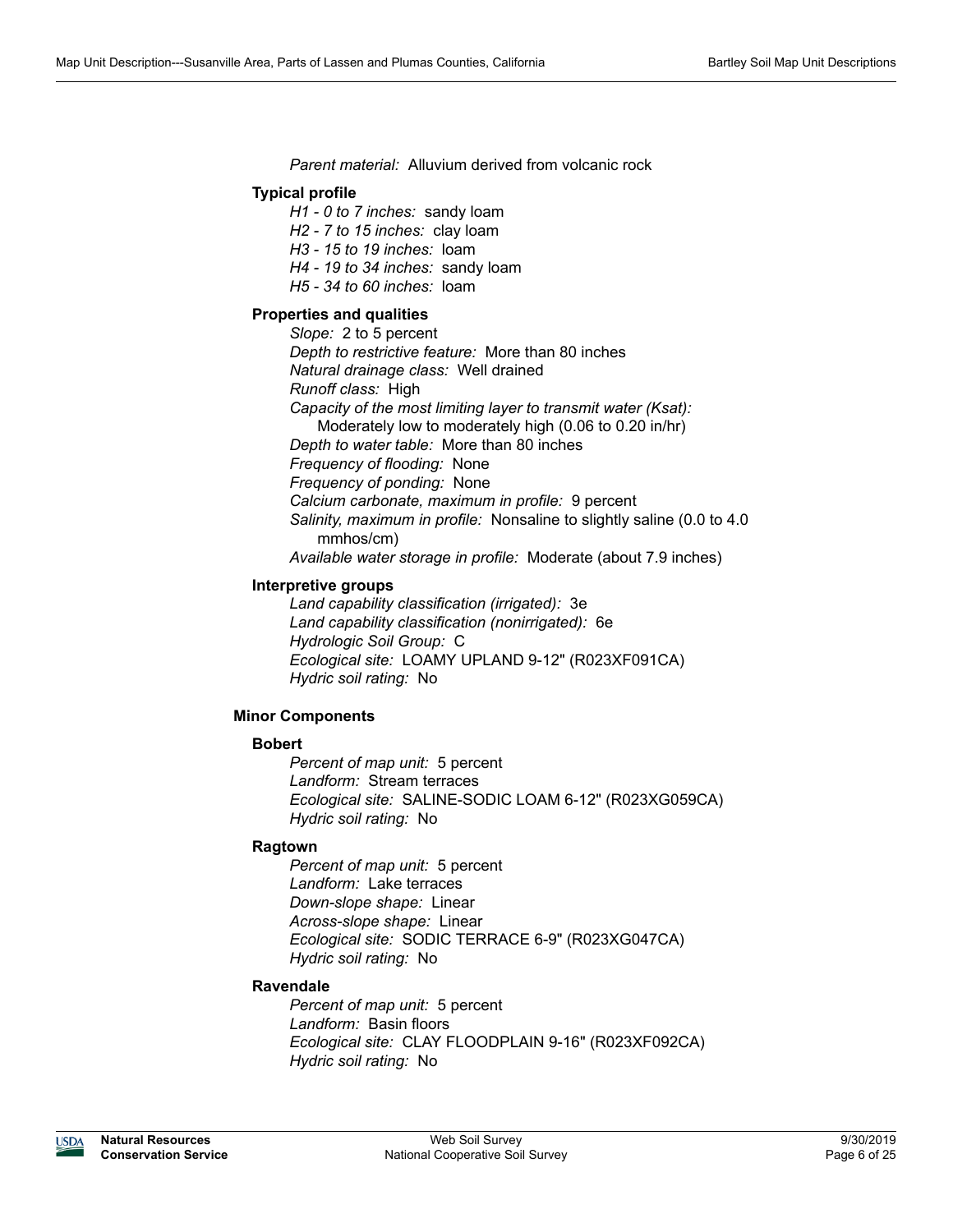# **164—Corral sandy loam, 5 to 15 percent slopes**

# **Map Unit Setting**

*National map unit symbol:* jc6j *Elevation:* 4,400 to 5,400 feet *Mean annual precipitation:* 9 to 12 inches *Mean annual air temperature:* 46 to 50 degrees F *Frost-free period:* 80 to 100 days *Farmland classification:* Not prime farmland

# **Map Unit Composition**

*Corral and similar soils:* 90 percent *Minor components:* 10 percent *Estimates are based on observations, descriptions, and transects of the mapunit.*

# **Description of Corral**

# **Setting**

*Landform:* Rock pediments *Landform position (two-dimensional):* Footslope *Landform position (three-dimensional):* Riser *Down-slope shape:* Linear *Across-slope shape:* Linear *Parent material:* Colluvium derived from tuff and/or residuum weathered from tuff

# **Typical profile**

*H1 - 0 to 4 inches:* sandy loam *H2 - 4 to 12 inches:* sandy clay loam *H3 - 12 to 60 inches:* weathered bedrock

# **Properties and qualities**

*Slope:* 5 to 15 percent *Depth to restrictive feature:* 12 to 20 inches to paralithic bedrock *Natural drainage class:* Well drained *Runoff class:* Very high *Capacity of the most limiting layer to transmit water (Ksat):* Very low to low (0.00 to 0.01 in/hr) *Depth to water table:* More than 80 inches *Frequency of flooding:* None *Frequency of ponding:* None *Available water storage in profile:* Very low (about 1.7 inches)

# **Interpretive groups**

*Land capability classification (irrigated):* None specified *Land capability classification (nonirrigated):* 7e *Hydrologic Soil Group:* D *Ecological site:* LOAMY UPLAND 9-12" (R023XF091CA) *Hydric soil rating:* No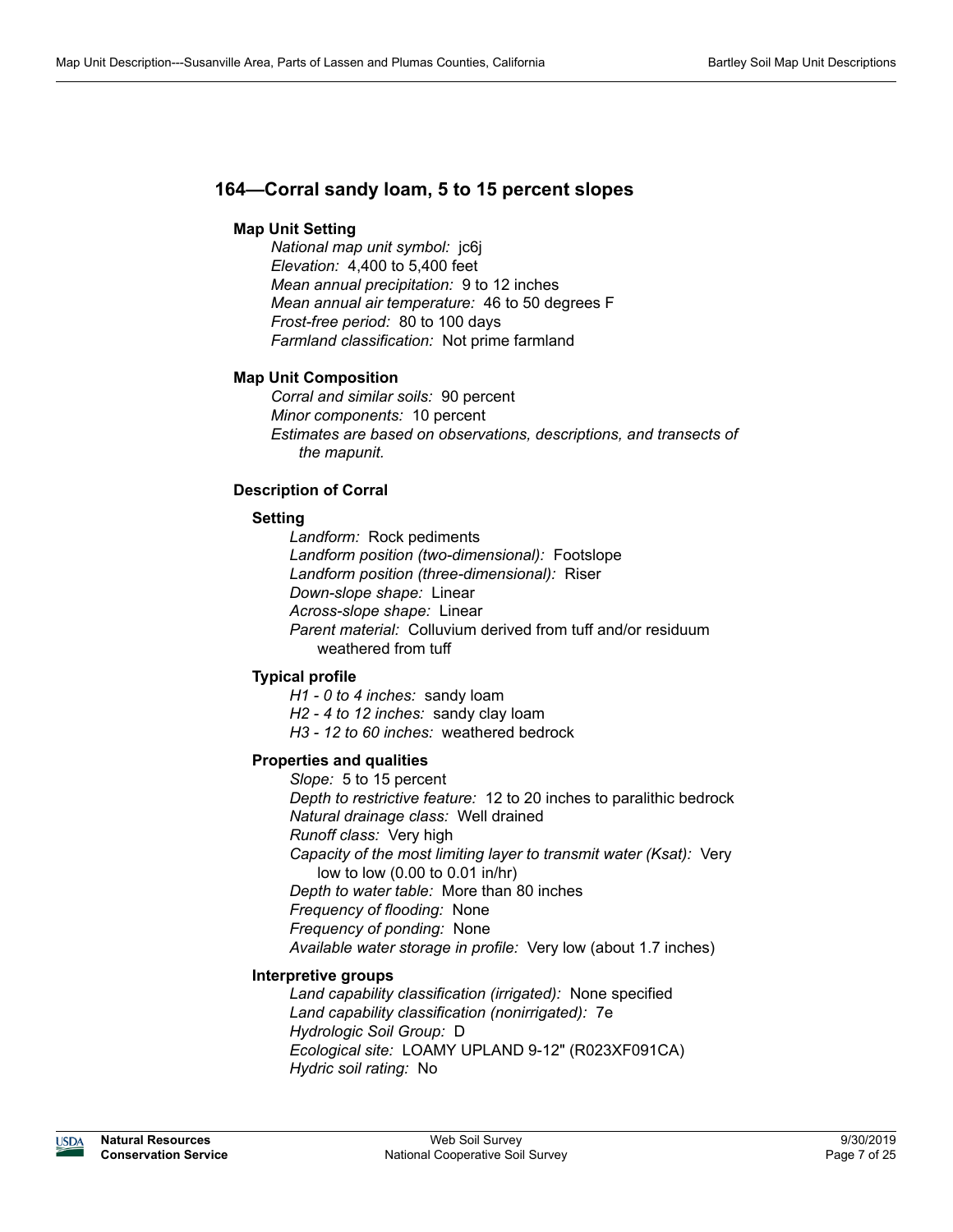# **Minor Components**

#### **Hunnton**

*Percent of map unit:* 3 percent *Landform:* Fan remnants *Down-slope shape:* Linear *Across-slope shape:* Linear *Ecological site:* STONY LOAM 9-12" (R023XF082CA) *Hydric soil rating:* No

#### **Shinnpeak**

*Percent of map unit:* 3 percent *Landform:* Fan remnants *Down-slope shape:* Linear *Across-slope shape:* Linear *Ecological site:* VERY SHALLOW STONY LOAM 9-12" (R023XF087CA) *Hydric soil rating:* No

# **Lodico**

*Percent of map unit:* 2 percent *Landform:* Plateaus *Ecological site:* SHALLOW STONY LOAM 9-12" (R023XF081CA) *Hydric soil rating:* No

# **Chalco family**

*Percent of map unit:* 1 percent *Landform:* Rock pediments *Landform position (two-dimensional):* Backslope, summit *Ecological site:* SHALLOW STONY LOAM 9-12" (R023XF081CA) *Other vegetative classification:* GRAVELLY CLAY 10-12" P.Z. (023XY093NV\_2) *Hydric soil rating:* No

# **Rock outcrop**

*Percent of map unit:* 1 percent *Landform:* Escarpments, knolls *Hydric soil rating:* No

# **220—Gerlach silty clay, 2 to 9 percent slopes**

# **Map Unit Setting**

*National map unit symbol:* jc94 *Elevation:* 4,000 to 5,900 feet *Mean annual precipitation:* 9 to 16 inches *Mean annual air temperature:* 44 to 49 degrees F *Frost-free period:* 60 to 100 days *Farmland classification:* Not prime farmland

# **Map Unit Composition**

*Gerlach and similar soils:* 80 percent *Minor components:* 20 percent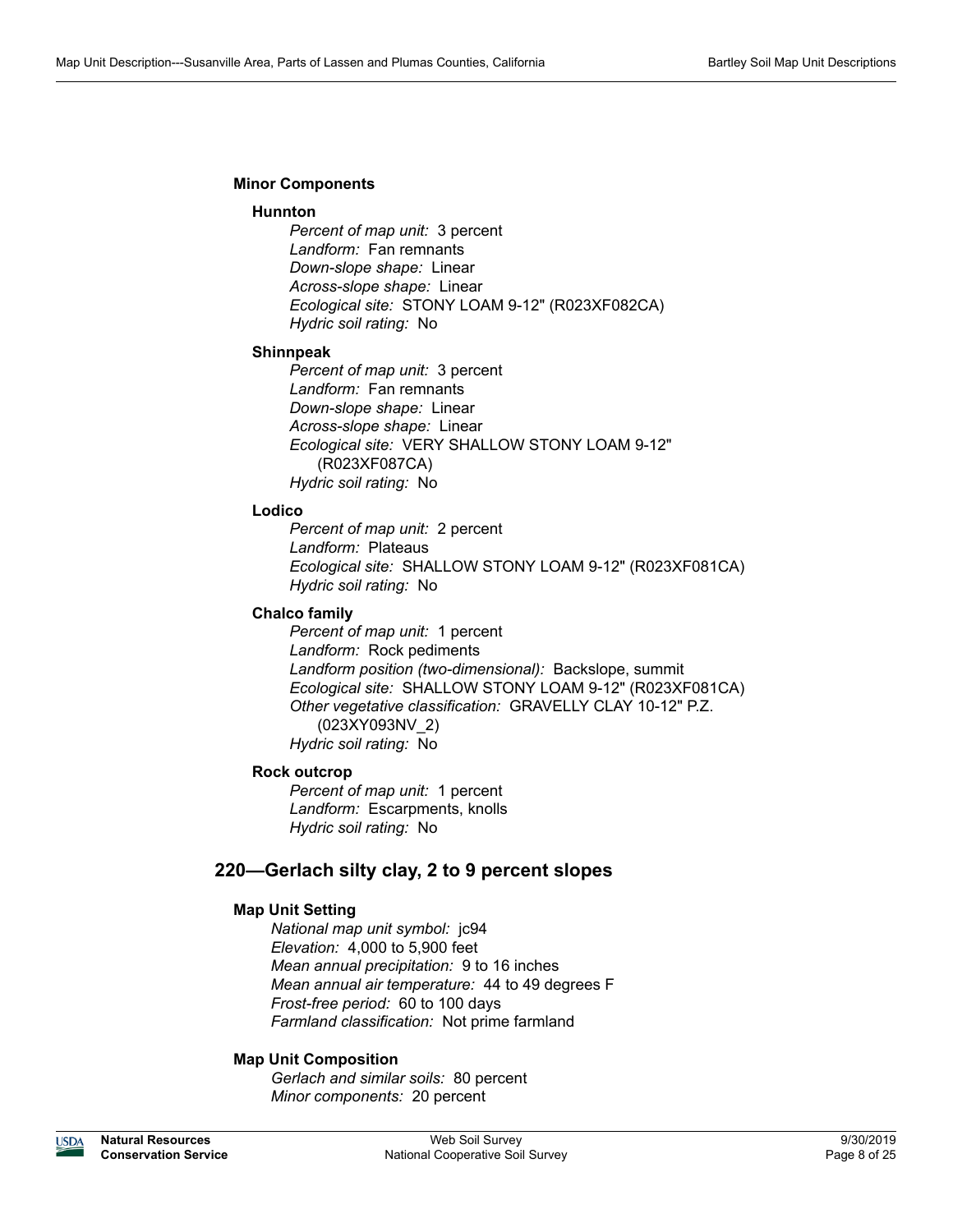*Estimates are based on observations, descriptions, and transects of the mapunit.*

# **Description of Gerlach**

#### **Setting**

*Landform:* Alluvial flats *Landform position (two-dimensional):* Toeslope *Landform position (three-dimensional):* Rise *Down-slope shape:* Linear *Across-slope shape:* Linear *Parent material:* Alluvium derived from volcanic rock

#### **Typical profile**

*H1 - 0 to 3 inches:* silty clay *H2 - 3 to 52 inches:* silty clay *H3 - 52 to 60 inches:* clay loam

# **Properties and qualities**

*Slope:* 2 to 9 percent *Depth to restrictive feature:* More than 80 inches *Natural drainage class:* Well drained *Runoff class:* Very high *Capacity of the most limiting layer to transmit water (Ksat):*  Moderately low to moderately high (0.06 to 0.20 in/hr) *Depth to water table:* More than 80 inches *Frequency of flooding:* None *Frequency of ponding:* None *Calcium carbonate, maximum in profile:* 3 percent *Gypsum, maximum in profile:* 1 percent *Salinity, maximum in profile:* Nonsaline to very slightly saline (0.0 to 2.0 mmhos/cm)

*Available water storage in profile:* Moderate (about 9.0 inches)

# **Interpretive groups**

*Land capability classification (irrigated):* 3e *Land capability classification (nonirrigated):* 6e *Hydrologic Soil Group:* C *Ecological site:* CLAY UPLAND 9-16" (R023XF084CA) *Hydric soil rating:* No

# **Minor Components**

# **Cleghorn**

*Percent of map unit:* 5 percent *Landform:* Fan remnants *Landform position (two-dimensional):* Toeslope *Down-slope shape:* Linear *Across-slope shape:* Linear *Ecological site:* LOAMY UPLAND 9-12" (R023XF091CA) *Hydric soil rating:* No

# **Devada**

*Percent of map unit:* 5 percent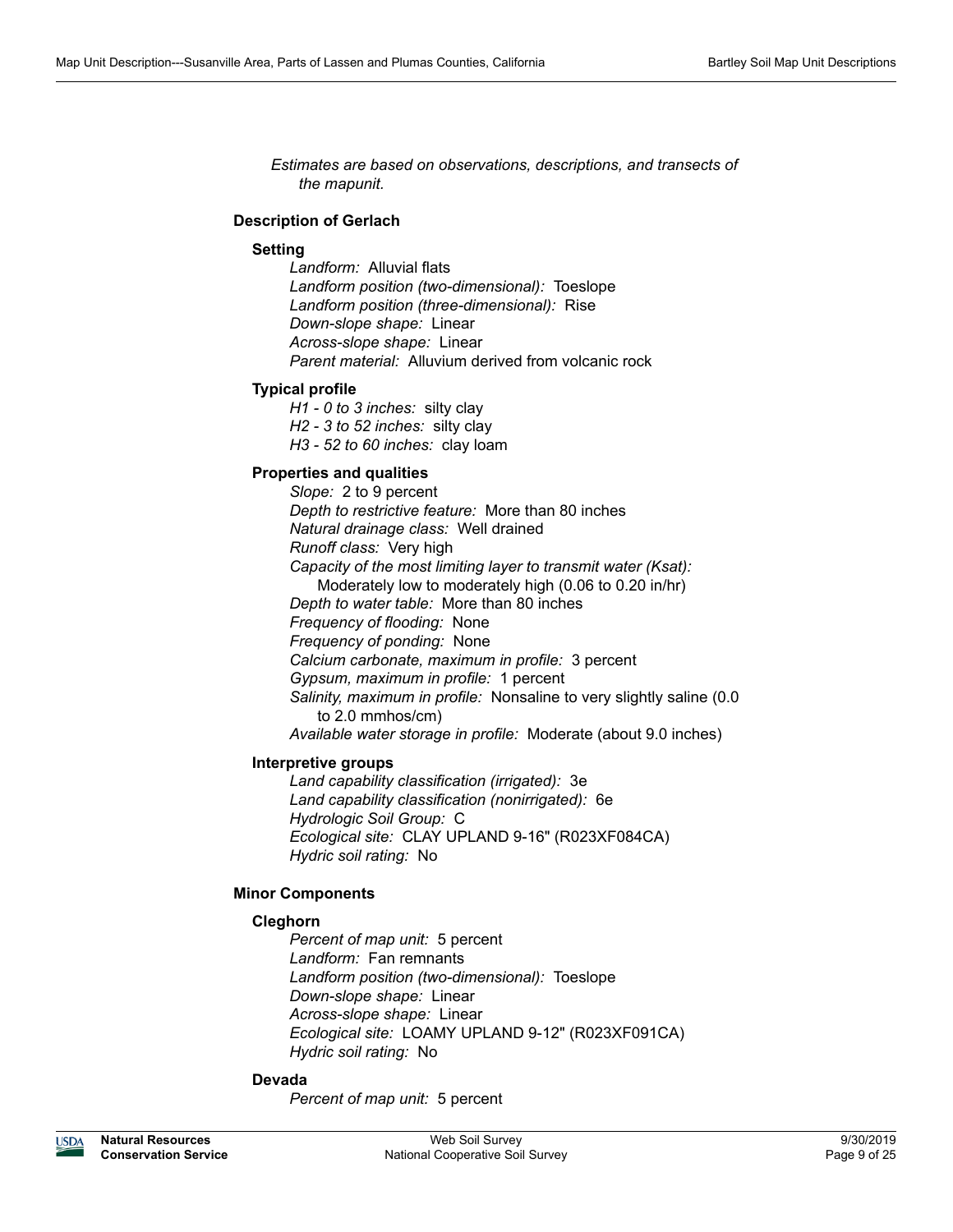*Landform:* Plateaus *Landform position (two-dimensional):* Toeslope *Down-slope shape:* Linear *Across-slope shape:* Linear *Ecological site:* SHALLOW STONY LOAM 9-12" (R023XF081CA) *Hydric soil rating:* No

# **Ravendale**

*Percent of map unit:* 4 percent *Landform:* Basin floors *Landform position (two-dimensional):* Toeslope *Down-slope shape:* Linear *Across-slope shape:* Linear *Ecological site:* CLAY FLOODPLAIN 9-16" (R023XF092CA) *Hydric soil rating:* No

# **Longcreek**

*Percent of map unit:* 4 percent *Landform:* Plateaus *Landform position (two-dimensional):* Toeslope *Down-slope shape:* Linear *Across-slope shape:* Linear *Ecological site:* STONY LOAM 9-12" (R023XF082CA) *Hydric soil rating:* No

# **Termo**

*Percent of map unit:* 2 percent *Landform:* Lake terraces *Landform position (two-dimensional):* Toeslope *Down-slope shape:* Linear *Across-slope shape:* Linear *Ecological site:* SODIC FLAT 9-12" (R023XF089CA) *Hydric soil rating:* No

# **242—Horsecamp cobbly silty clay, 2 to 9 percent slopes**

# **Map Unit Setting**

*National map unit symbol:* jcb2 *Elevation:* 4,300 to 6,000 feet *Mean annual precipitation:* 9 to 16 inches *Mean annual air temperature:* 44 to 49 degrees F *Frost-free period:* 70 to 100 days *Farmland classification:* Not prime farmland

# **Map Unit Composition**

*Horsecamp and similar soils:* 85 percent *Minor components:* 15 percent *Estimates are based on observations, descriptions, and transects of the mapunit.*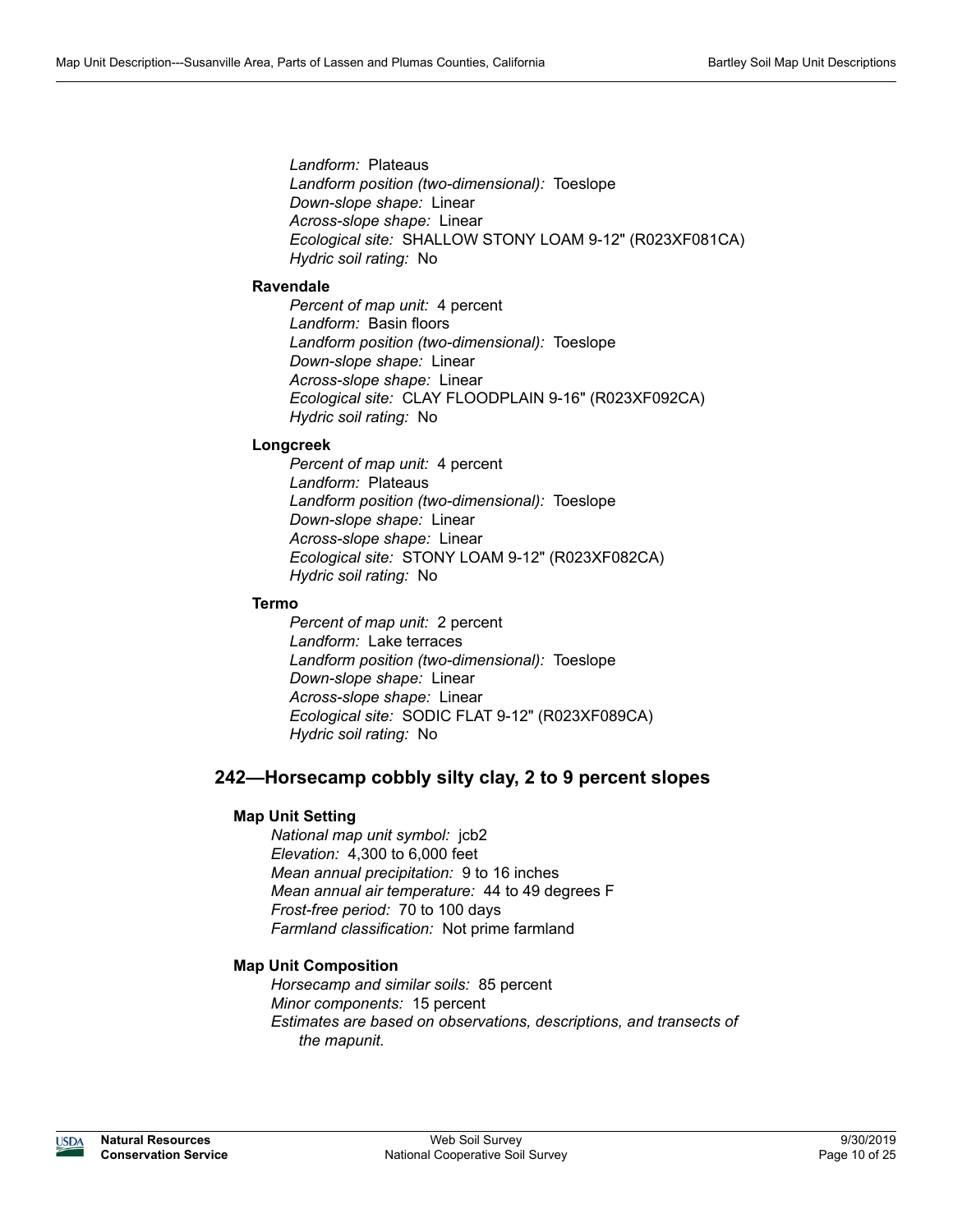# **Description of Horsecamp**

### **Setting**

*Landform:* Plateaus *Landform position (two-dimensional):* Summit *Landform position (three-dimensional):* Mountaintop *Down-slope shape:* Linear *Across-slope shape:* Linear *Parent material:* Residuum weathered from volcanic rock

#### **Typical profile**

*H1 - 0 to 2 inches:* cobbly silty clay *H2 - 2 to 27 inches:* silty clay

*H3 - 27 to 46 inches:* silty clay

*H4 - 46 to 50 inches:* unweathered bedrock

# **Properties and qualities**

*Slope:* 2 to 9 percent *Percent of area covered with surface fragments:* 3.0 percent *Depth to restrictive feature:* 40 to 60 inches to lithic bedrock *Natural drainage class:* Well drained *Runoff class:* Very high *Capacity of the most limiting layer to transmit water (Ksat):*  Moderately low to moderately high (0.06 to 0.20 in/hr) *Depth to water table:* More than 80 inches *Frequency of flooding:* None *Frequency of ponding:* None *Calcium carbonate, maximum in profile:* 8 percent *Gypsum, maximum in profile:* 1 percent *Salinity, maximum in profile:* Nonsaline to very slightly saline (0.0 to 2.0 mmhos/cm) *Available water storage in profile:* Moderate (about 6.4 inches)

**Interpretive groups**

*Land capability classification (irrigated):* None specified *Land capability classification (nonirrigated):* 6s *Hydrologic Soil Group:* C *Ecological site:* CLAY UPLAND 9-16" (R023XF084CA) *Hydric soil rating:* No

# **Minor Components**

# **Devada**

*Percent of map unit:* 4 percent *Landform:* Plateaus *Ecological site:* SHALLOW STONY LOAM 9-12" (R023XF081CA) *Hydric soil rating:* No

#### **Ravendale**

*Percent of map unit:* 3 percent *Landform:* Basin floors *Ecological site:* CLAY FLOODPLAIN 9-16" (R023XF092CA) *Hydric soil rating:* No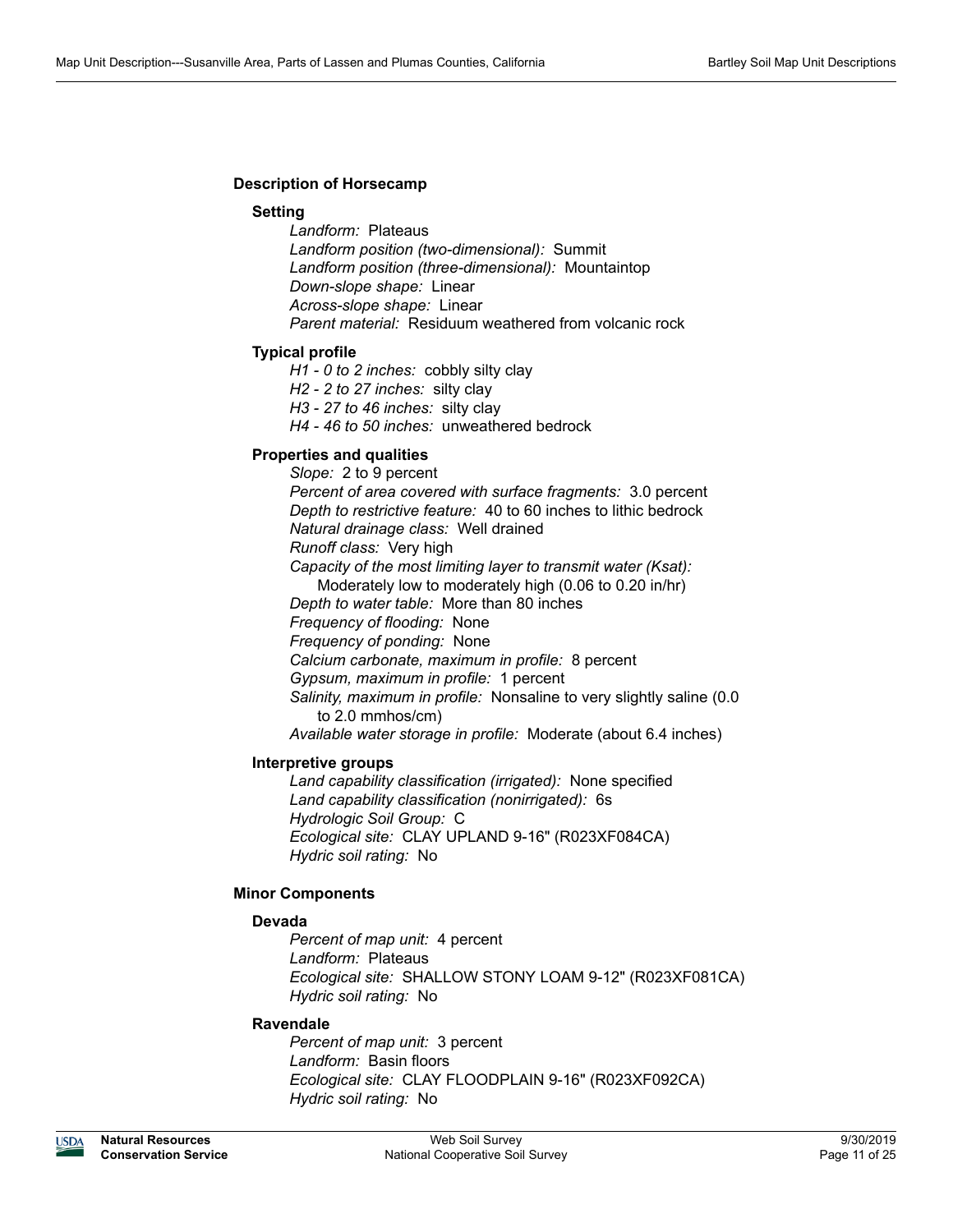### **Rock outcrop**

*Percent of map unit:* 2 percent *Landform:* Plateaus *Hydric soil rating:* No

#### **Brubeck**

*Percent of map unit:* 2 percent *Landform:* Plateaus *Down-slope shape:* Linear *Across-slope shape:* Linear *Ecological site:* CLAY UPLAND 9-16" (R023XF084CA) *Hydric soil rating:* No

#### **Tunnison**

*Percent of map unit:* 2 percent *Landform:* Plateaus *Down-slope shape:* Linear *Across-slope shape:* Linear *Ecological site:* SHALLOW CLAY 9-16" (R023XF093CA) *Hydric soil rating:* No

# **Longcreek**

*Percent of map unit:* 2 percent *Landform:* Mountains *Landform position (two-dimensional):* Backslope *Ecological site:* STONY LOAM 9-12" (R023XF082CA) *Hydric soil rating:* No

# **247—Humboldt silty clay, 0 to 1 percent slopes, occasionally flooded**

# **Map Unit Setting**

*National map unit symbol:* jcb8 *Elevation:* 4,000 to 5,300 feet *Mean annual precipitation:* 9 to 16 inches *Mean annual air temperature:* 46 to 52 degrees F *Frost-free period:* 60 to 130 days *Farmland classification:* Not prime farmland

# **Map Unit Composition**

*Humboldt and similar soils:* 80 percent *Minor components:* 20 percent *Estimates are based on observations, descriptions, and transects of the mapunit.*

# **Description of Humboldt**

# **Setting**

*Landform:* Flood plains *Landform position (two-dimensional):* Toeslope *Landform position (three-dimensional):* Dip *Down-slope shape:* Linear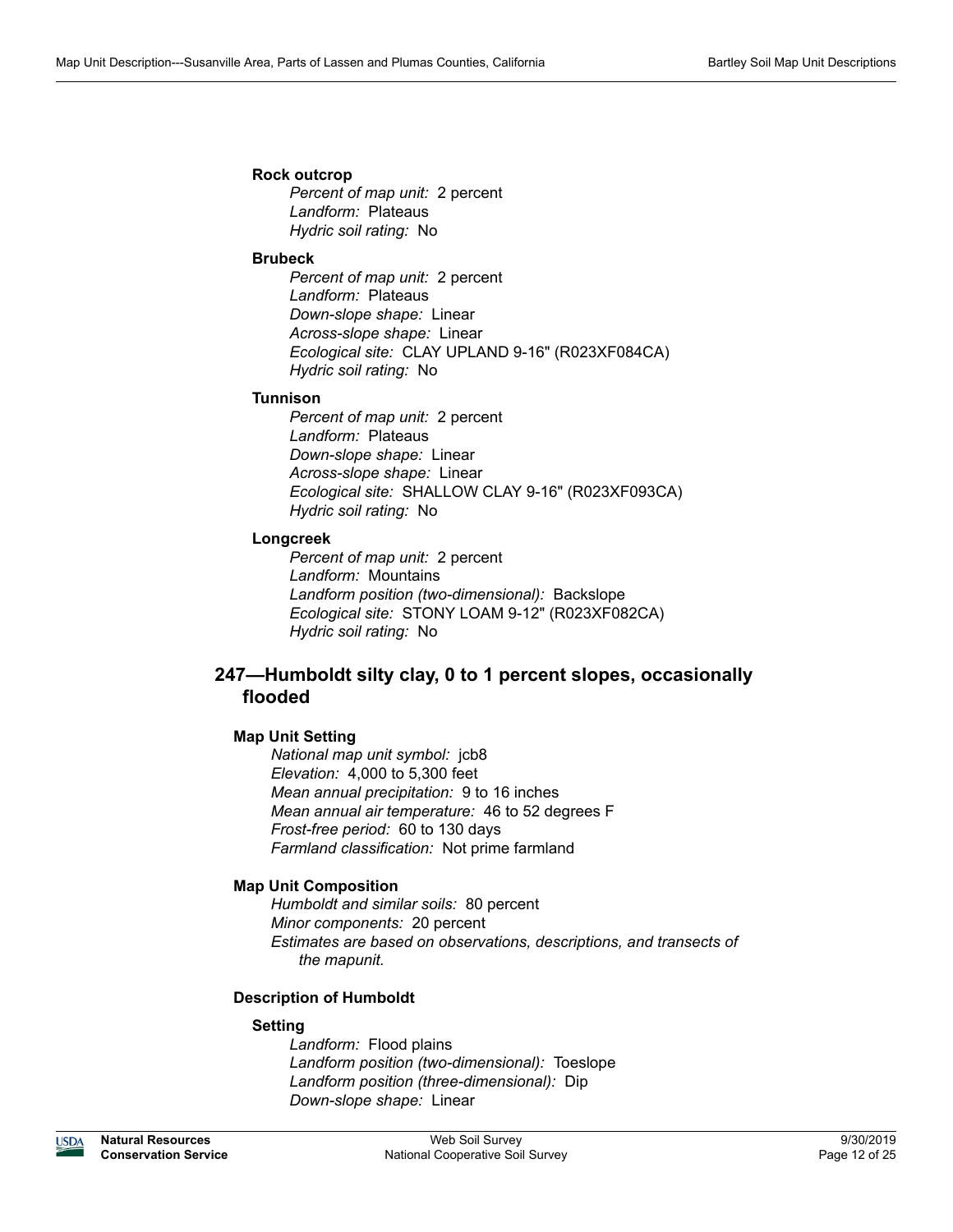*Across-slope shape:* Linear *Parent material:* Alluvium derived from mixed rocks

# **Typical profile**

*H1 - 0 to 21 inches:* silty clay *H2 - 21 to 60 inches:* stratified silty clay loam to clay

# **Properties and qualities**

*Slope:* 0 to 1 percent *Depth to restrictive feature:* More than 80 inches *Natural drainage class:* Poorly drained *Runoff class:* High *Capacity of the most limiting layer to transmit water (Ksat):*  Moderately low to moderately high (0.06 to 0.20 in/hr) *Depth to water table:* About 18 to 36 inches *Frequency of flooding:* Occasional *Frequency of ponding:* None *Calcium carbonate, maximum in profile:* 5 percent *Salinity, maximum in profile:* Nonsaline to slightly saline (0.0 to 4.0 mmhos/cm) *Available water storage in profile:* High (about 10.8 inches)

# **Interpretive groups**

*Land capability classification (irrigated):* 3w *Land capability classification (nonirrigated):* 6w *Hydrologic Soil Group:* D *Hydric soil rating:* No

# **Minor Components**

# **Rices**

*Percent of map unit:* 5 percent *Landform:* Lake terraces *Down-slope shape:* Linear *Across-slope shape:* Linear *Hydric soil rating:* No

# **Saddlerock**

*Percent of map unit:* 4 percent *Landform:* Flood plains *Hydric soil rating:* No

# **Smocreek**

*Percent of map unit:* 4 percent *Landform:* Stream terraces *Ecological site:* LOAMY BOTTOM 9-16" (R023XF088CA) *Hydric soil rating:* No

# **Truckee**

*Percent of map unit:* 4 percent *Landform:* Flood plains *Hydric soil rating:* No

# **Riverwash**

*Percent of map unit:* 3 percent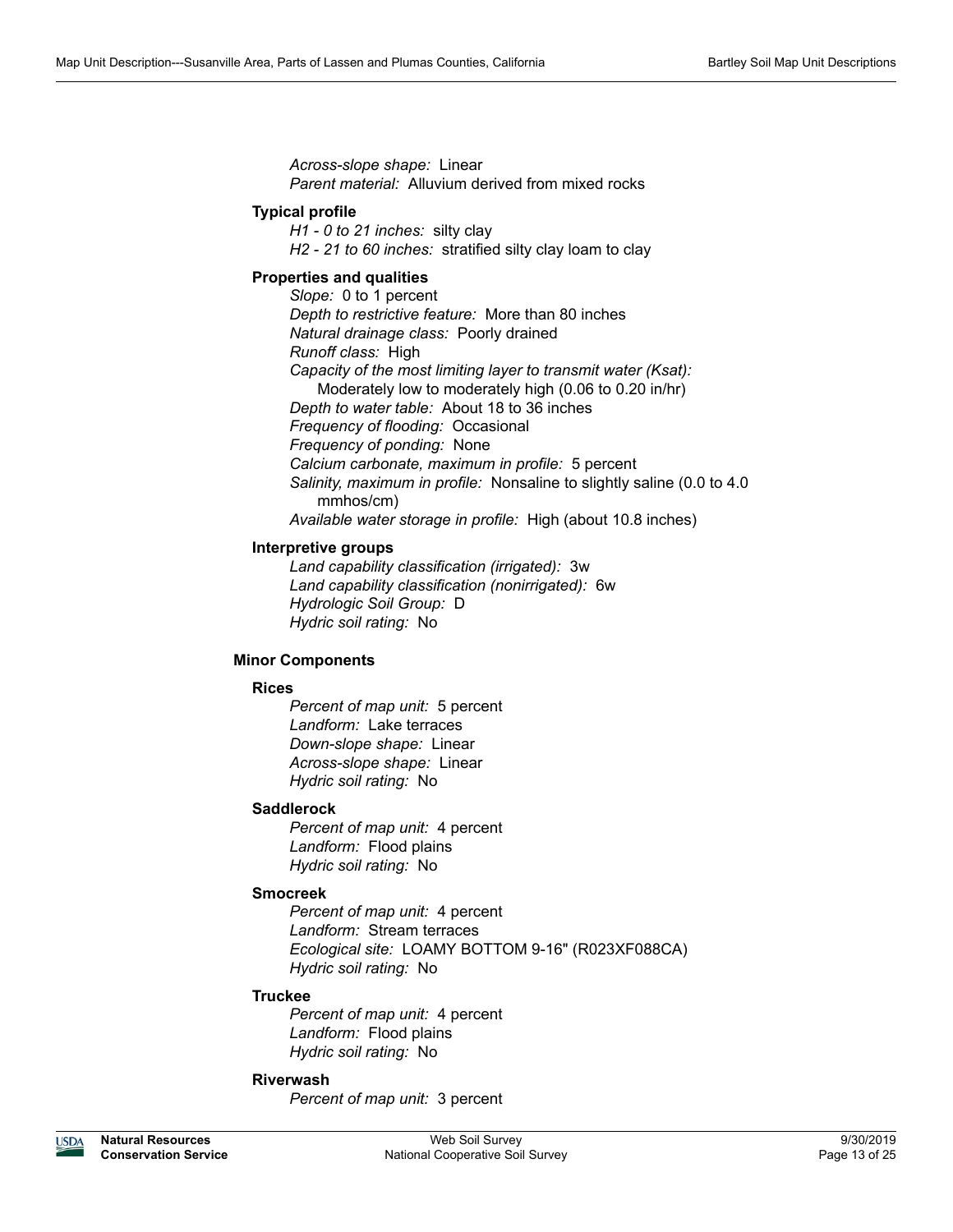*Landform:* Channels *Hydric soil rating:* No

# **265—Lakeview loam, warm, 0 to 2 percent slopes**

# **Map Unit Setting**

*National map unit symbol:* jcby *Elevation:* 4,100 to 6,500 feet *Mean annual precipitation:* 9 to 20 inches *Mean annual air temperature:* 44 to 52 degrees F *Frost-free period:* 60 to 130 days *Farmland classification:* Not prime farmland

# **Map Unit Composition**

*Lakeview and similar soils:* 85 percent *Minor components:* 15 percent *Estimates are based on observations, descriptions, and transects of the mapunit.*

# **Description of Lakeview**

# **Setting**

*Landform:* Flood plains *Landform position (two-dimensional):* Toeslope *Landform position (three-dimensional):* Rise *Down-slope shape:* Linear *Across-slope shape:* Linear *Parent material:* Alluvium derived from volcanic rock

# **Typical profile**

*H1 - 0 to 18 inches:* loam *H2 - 18 to 60 inches:* clay loam

# **Properties and qualities**

*Slope:* 0 to 2 percent *Depth to restrictive feature:* More than 80 inches *Natural drainage class:* Moderately well drained *Runoff class:* Medium *Capacity of the most limiting layer to transmit water (Ksat):*  Moderately high (0.20 to 0.60 in/hr) *Depth to water table:* About 30 to 60 inches *Frequency of flooding:* Occasional *Frequency of ponding:* None *Available water storage in profile:* High (about 10.0 inches)

# **Interpretive groups**

*Land capability classification (irrigated):* 2w *Land capability classification (nonirrigated):* 4w *Hydrologic Soil Group:* C *Hydric soil rating:* No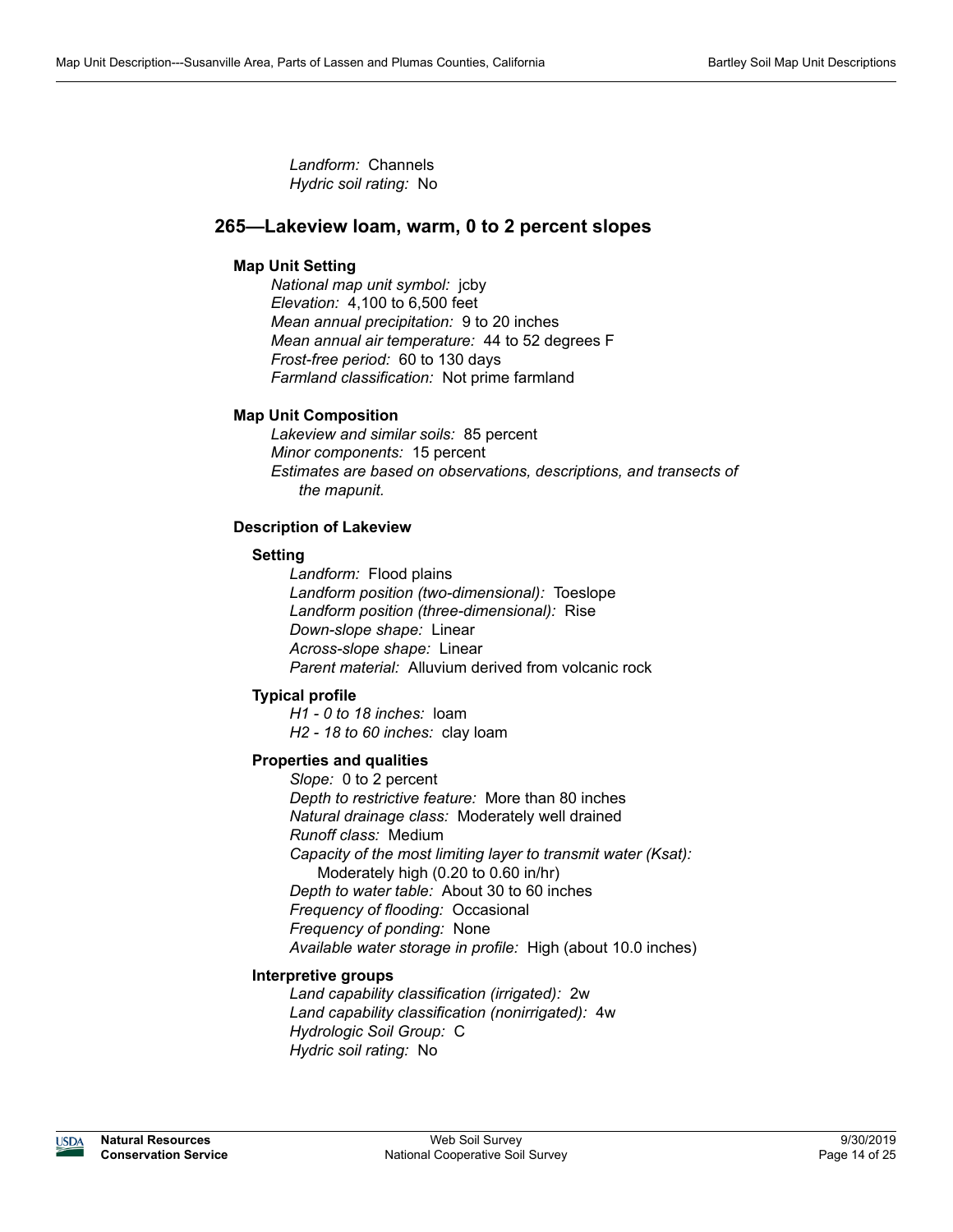### **Minor Components**

#### **Massack**

*Percent of map unit:* 5 percent *Landform:* Flood plains *Hydric soil rating:* No

#### **Incy**

*Percent of map unit:* 5 percent *Landform:* Dunes *Ecological site:* GRANITIC SAND 9-12" (R026XF022CA) *Hydric soil rating:* No

#### **Madeline**

*Percent of map unit:* 5 percent *Landform:* Mountains *Landform position (two-dimensional):* Toeslope *Ecological site:* WARM STONY LOAM 12-16" (R021XE179CA) *Hydric soil rating:* No

# **280—Massack loam, 0 to 2 percent slopes**

# **Map Unit Setting**

*National map unit symbol:* jccq *Elevation:* 4,100 to 4,750 feet *Mean annual precipitation:* 12 to 20 inches *Mean annual air temperature:* 49 to 52 degrees F *Frost-free period:* 80 to 130 days *Farmland classification:* Not prime farmland

# **Map Unit Composition**

*Massack and similar soils:* 95 percent *Minor components:* 5 percent *Estimates are based on observations, descriptions, and transects of the mapunit.*

# **Description of Massack**

# **Setting**

*Landform:* Flood plains *Landform position (three-dimensional):* Tread *Down-slope shape:* Linear *Across-slope shape:* Linear *Parent material:* Alluvium derived from mixed

# **Typical profile**

*H1 - 0 to 33 inches:* loam *H2 - 33 to 60 inches:* stratified loamy sand to very fine sandy loam

# **Properties and qualities**

*Slope:* 0 to 2 percent *Depth to restrictive feature:* More than 80 inches *Natural drainage class:* Poorly drained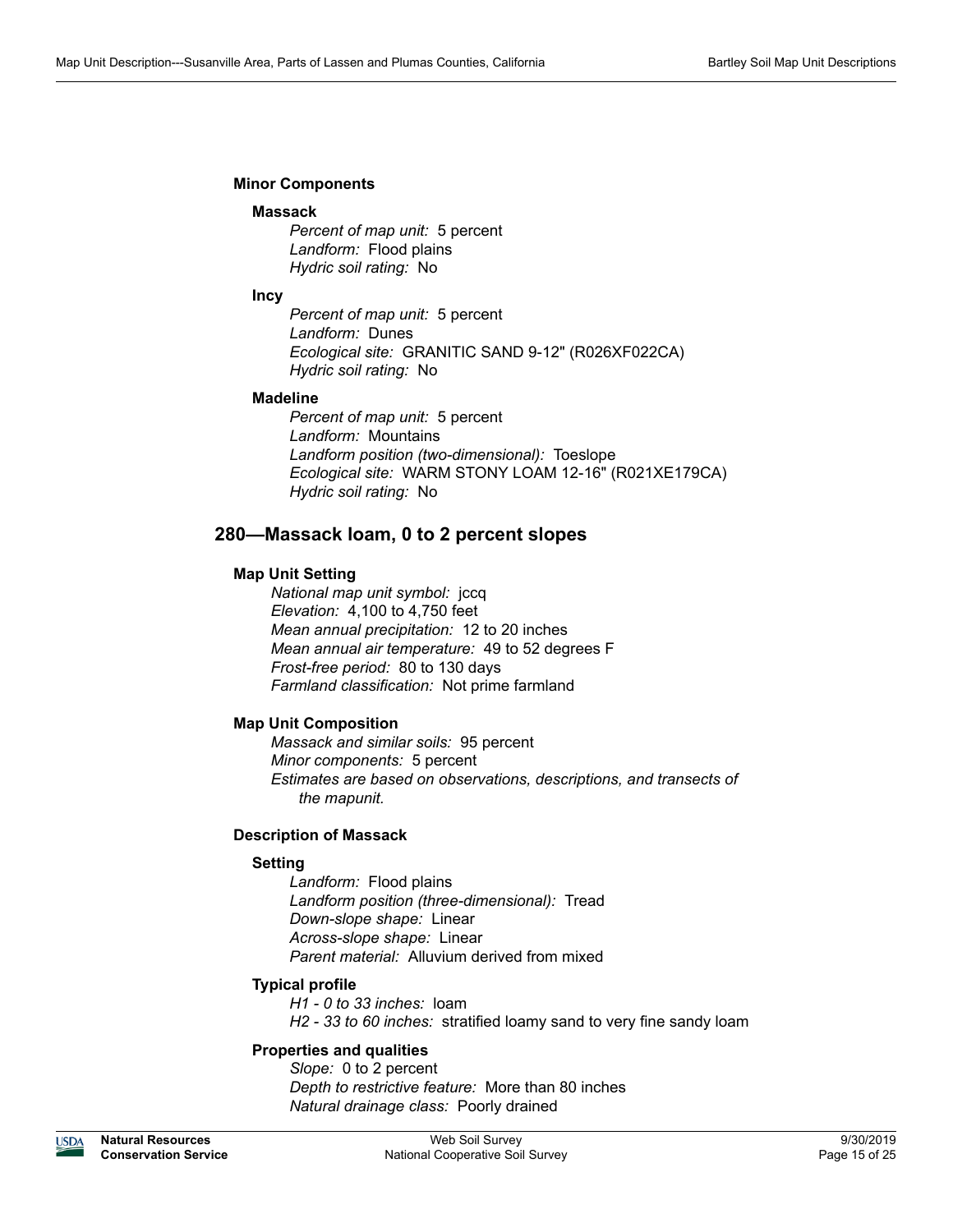*Runoff class:* High *Capacity of the most limiting layer to transmit water (Ksat):* High (2.00 to 6.00 in/hr) *Depth to water table:* About 12 to 30 inches *Frequency of flooding:* Occasional *Frequency of ponding:* None *Available water storage in profile:* Moderate (about 8.2 inches)

# **Interpretive groups**

*Land capability classification (irrigated):* 3w *Land capability classification (nonirrigated):* 4w *Hydrologic Soil Group:* A/D *Hydric soil rating:* No

# **Minor Components**

# **Keddie**

*Percent of map unit:* 5 percent *Landform:* Flood plains *Hydric soil rating:* No

# **360—Searles-Orhood-Devada association, 5 to 30 percent slopes**

# **Map Unit Setting**

*National map unit symbol:* jchk *Elevation:* 4,000 to 6,200 feet *Mean annual precipitation:* 9 to 35 inches *Mean annual air temperature:* 44 to 52 degrees F *Frost-free period:* 60 to 130 days *Farmland classification:* Not prime farmland

# **Map Unit Composition**

*Searles and similar soils:* 35 percent *Orhood and similar soils:* 30 percent *Devada and similar soils:* 20 percent *Minor components:* 15 percent *Estimates are based on observations, descriptions, and transects of the mapunit.*

# **Description of Searles**

# **Setting**

*Landform:* Mountains *Landform position (two-dimensional):* Backslope *Landform position (three-dimensional):* Mountainflank *Down-slope shape:* Linear *Across-slope shape:* Linear *Parent material:* Colluvium derived from volcanic rock and/or residuum weathered from volcanic rock

# **Typical profile**

*H1 - 0 to 13 inches:* very stony loam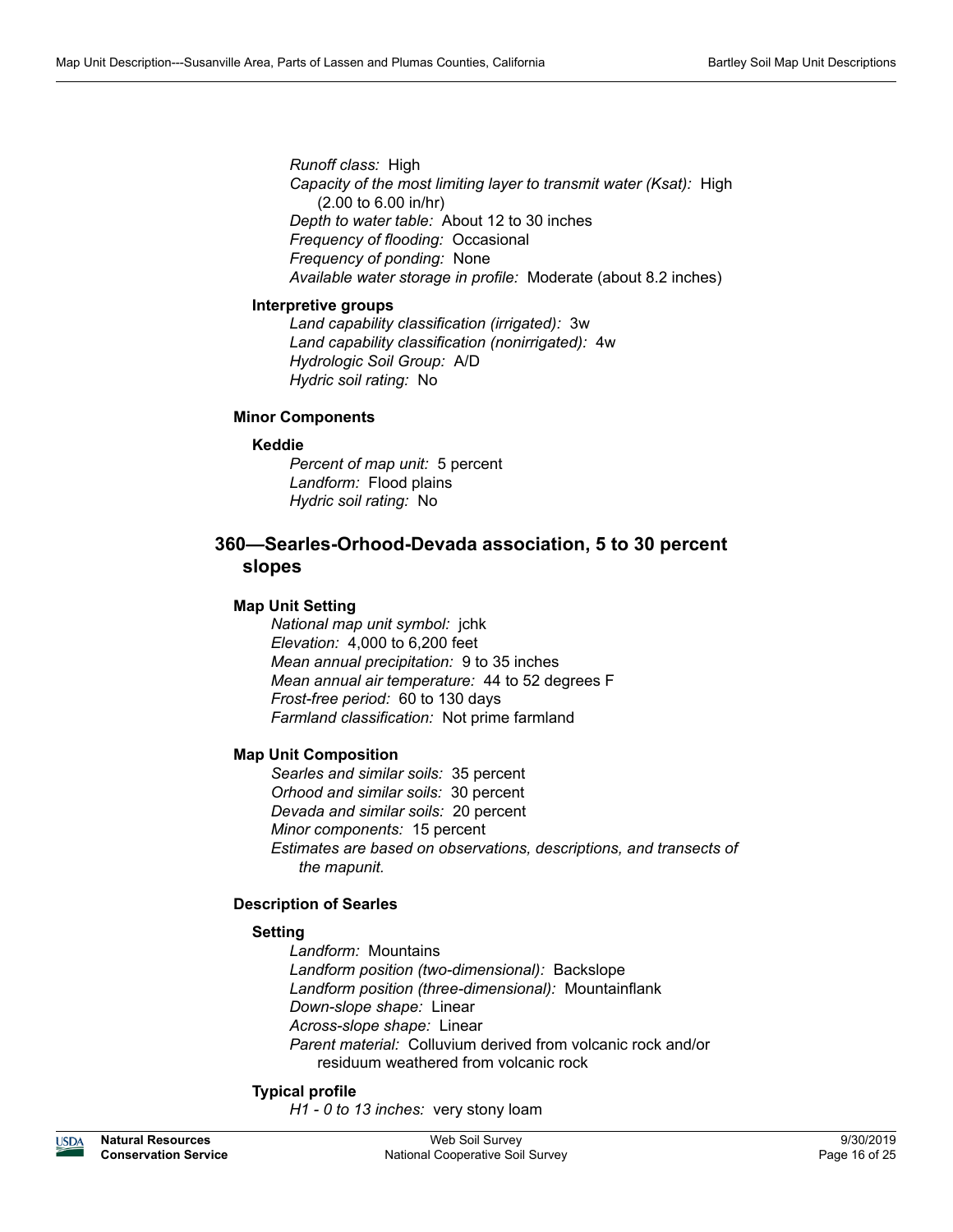*H2 - 13 to 29 inches:* very cobbly clay loam *H3 - 29 to 39 inches:* unweathered bedrock

# **Properties and qualities**

*Slope:* 5 to 30 percent *Percent of area covered with surface fragments:* 15.0 percent *Depth to restrictive feature:* 20 to 40 inches to lithic bedrock *Natural drainage class:* Well drained *Runoff class:* High *Capacity of the most limiting layer to transmit water (Ksat):*  Moderately high (0.20 to 0.60 in/hr) *Depth to water table:* More than 80 inches *Frequency of flooding:* None *Frequency of ponding:* None *Available water storage in profile:* Low (about 3.1 inches)

# **Interpretive groups**

*Land capability classification (irrigated):* None specified *Land capability classification (nonirrigated):* 7s *Hydrologic Soil Group:* C *Ecological site:* WARM STONY LOAM 12-16" (R021XE179CA) *Hydric soil rating:* No

# **Description of Orhood**

# **Setting**

*Landform:* Mountains, ridges *Landform position (two-dimensional):* Backslope *Landform position (three-dimensional):* Upper third of mountainflank *Down-slope shape:* Linear, convex *Across-slope shape:* Linear *Parent material:* Colluvium derived from volcanic rock and/or residuum weathered from volcanic rock

# **Typical profile**

*H1 - 0 to 4 inches:* very stony loam

*H2 - 4 to 9 inches:* very cobbly loam

*H3 - 9 to 19 inches:* very cobbly clay loam

*H4 - 19 to 29 inches:* unweathered bedrock

# **Properties and qualities**

*Slope:* 5 to 30 percent *Percent of area covered with surface fragments:* 15.0 percent *Depth to restrictive feature:* 14 to 20 inches to lithic bedrock *Natural drainage class:* Well drained *Runoff class:* High *Capacity of the most limiting layer to transmit water (Ksat):*  Moderately high (0.20 to 0.60 in/hr) *Depth to water table:* More than 80 inches *Frequency of flooding:* None *Frequency of ponding:* None *Available water storage in profile:* Very low (about 1.7 inches)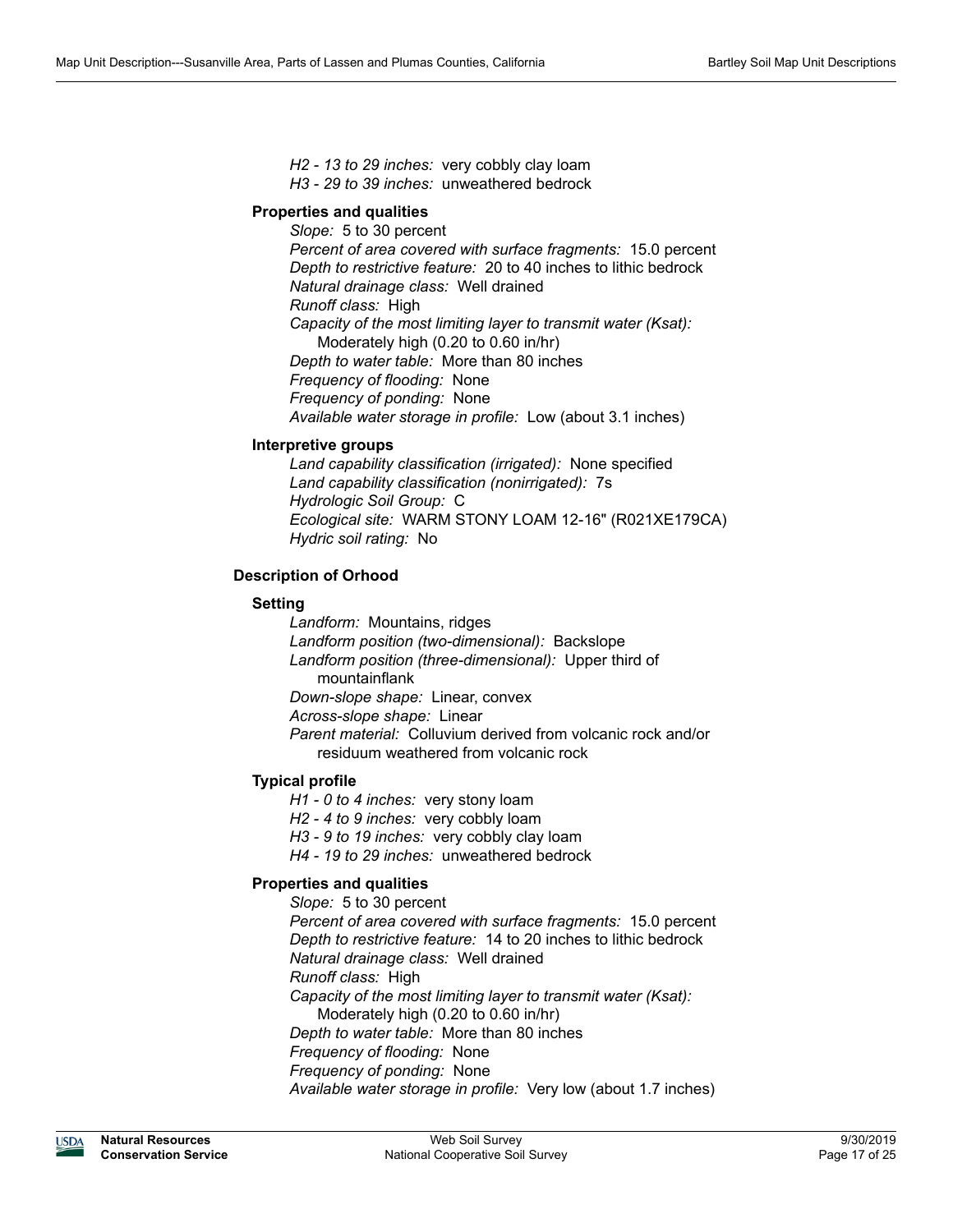### **Interpretive groups**

*Land capability classification (irrigated):* None specified *Land capability classification (nonirrigated):* 7s *Hydrologic Soil Group:* D *Ecological site:* STONY LOAM 12-16" (R021XE174CA) *Hydric soil rating:* No

# **Description of Devada**

# **Setting**

*Landform:* Mountains *Landform position (two-dimensional):* Backslope *Landform position (three-dimensional):* Mountainflank *Down-slope shape:* Linear *Across-slope shape:* Linear *Parent material:* Colluvium derived from andesite and/or colluvium derived from basalt and/or residuum weathered from basalt and/or residuum weathered from andesite

# **Typical profile**

- *H1 0 to 7 inches:* very cobbly loam
- *H2 7 to 15 inches:* gravelly clay
- *H3 15 to 19 inches:* unweathered bedrock

# **Properties and qualities**

*Slope:* 5 to 30 percent *Percent of area covered with surface fragments:* 15.0 percent *Depth to restrictive feature:* 12 to 20 inches to lithic bedrock *Natural drainage class:* Well drained *Runoff class:* Very high *Capacity of the most limiting layer to transmit water (Ksat):* Very low to low (0.00 to 0.01 in/hr) *Depth to water table:* More than 80 inches *Frequency of flooding:* None *Frequency of ponding:* None *Available water storage in profile:* Very low (about 1.7 inches)

# **Interpretive groups**

*Land capability classification (irrigated):* None specified *Land capability classification (nonirrigated):* 7s *Hydrologic Soil Group:* D *Ecological site:* SHALLOW STONY LOAM 9-12" (R023XF081CA) *Hydric soil rating:* No

# **Minor Components**

# **Bucklake**

*Percent of map unit:* 4 percent *Landform:* Mountains *Landform position (two-dimensional):* Backslope *Ecological site:* STONY LOAM 9-12" (R023XF082CA) *Hydric soil rating:* No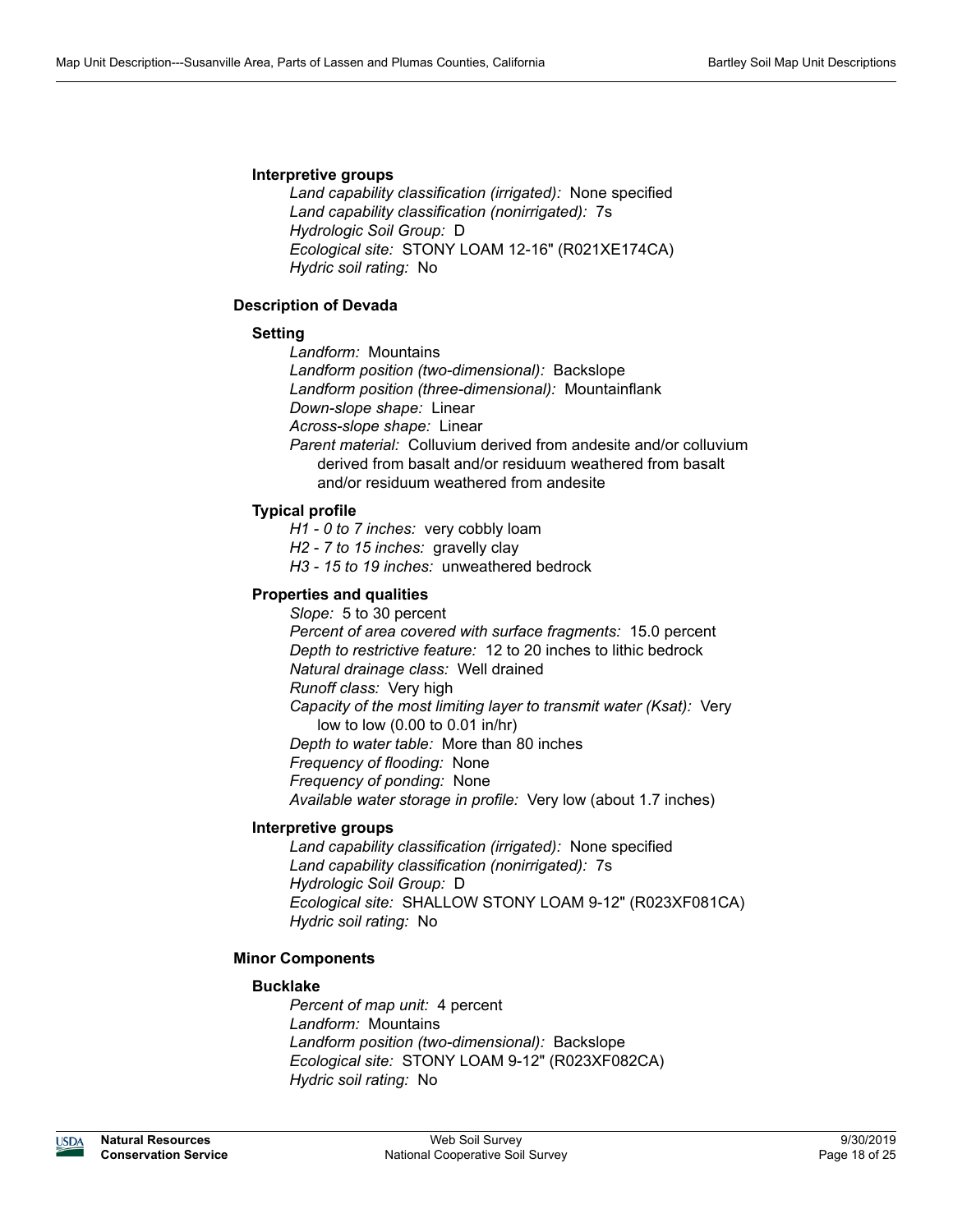# **Fiddler**

*Percent of map unit:* 4 percent *Landform:* Mountains *Landform position (two-dimensional):* Backslope *Ecological site:* STONY LOAM 12-16" (R021XE174CA) *Hydric soil rating:* No

#### **Fivesprings**

*Percent of map unit:* 3 percent *Landform:* Mountains *Landform position (two-dimensional):* Backslope *Ecological site:* STONY LOAM 9-12" (R023XF082CA) *Hydric soil rating:* No

#### **Xerolls**

*Percent of map unit:* 2 percent *Landform:* Lakeshores *Hydric soil rating:* No

### **Rock outcrop**

*Percent of map unit:* 2 percent *Landform:* Mountains *Hydric soil rating:* No

# **363—Smocreek silty clay loam, 0 to 2 percent slopes**

# **Map Unit Setting**

*National map unit symbol:* jchp *Elevation:* 4,000 to 5,450 feet *Mean annual precipitation:* 9 to 16 inches *Mean annual air temperature:* 44 to 52 degrees F *Frost-free period:* 60 to 130 days *Farmland classification:* Not prime farmland

# **Map Unit Composition**

*Smocreek and similar soils:* 80 percent *Minor components:* 20 percent *Estimates are based on observations, descriptions, and transects of the mapunit.*

#### **Description of Smocreek**

# **Setting**

*Landform:* Stream terraces *Landform position (three-dimensional):* Tread *Down-slope shape:* Concave *Across-slope shape:* Concave, convex *Parent material:* Alluvium derived from volcanic rock

# **Typical profile**

*H1 - 0 to 13 inches:* silty clay loam *H2 - 13 to 19 inches:* silt loam *H3 - 19 to 60 inches:* silty clay loam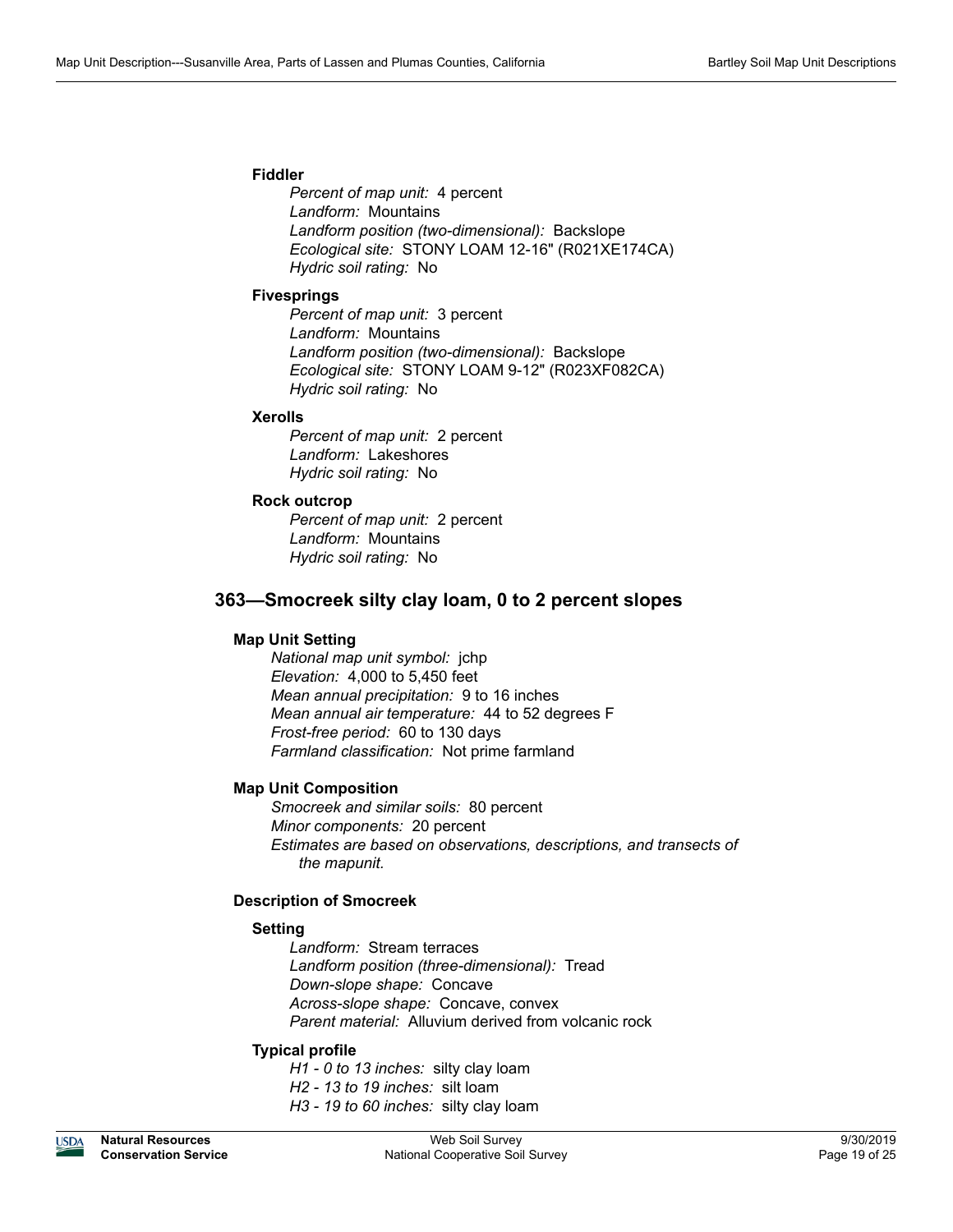# **Properties and qualities**

*Slope:* 0 to 2 percent *Depth to restrictive feature:* More than 80 inches *Natural drainage class:* Somewhat poorly drained *Runoff class:* High *Capacity of the most limiting layer to transmit water (Ksat):*  Moderately low to moderately high (0.06 to 0.20 in/hr) *Depth to water table:* About 42 to 60 inches *Frequency of flooding:* Rare *Frequency of ponding:* None *Calcium carbonate, maximum in profile:* 12 percent *Salinity, maximum in profile:* Moderately saline to strongly saline (8.0 to 16.0 mmhos/cm) *Sodium adsorption ratio, maximum in profile:* 50.0 *Available water storage in profile:* Moderate (about 7.4 inches)

# **Interpretive groups**

*Land capability classification (irrigated):* 3w *Land capability classification (nonirrigated):* 4w *Hydrologic Soil Group:* C *Ecological site:* LOAMY BOTTOM 9-16" (R023XF088CA) *Hydric soil rating:* No

# **Minor Components**

### **Saddlerock**

*Percent of map unit:* 5 percent *Landform:* Stream terraces *Ecological site:* LOAMY BOTTOM 9-16" (R023XF088CA) *Hydric soil rating:* No

# **Truckee**

*Percent of map unit:* 5 percent *Landform:* Flood plains *Hydric soil rating:* No

# **Cochran**

*Percent of map unit:* 4 percent *Landform:* Lake terraces *Down-slope shape:* Linear *Across-slope shape:* Linear *Ecological site:* STONY LOAM 12-16" (R021XE174CA) *Hydric soil rating:* No

# **Riverwash**

*Percent of map unit:* 3 percent *Landform:* Channels *Hydric soil rating:* No

# **Springmeyer**

*Percent of map unit:* 3 percent *Landform:* Fan remnants, fan remnants *Ecological site:* LOAMY UPLAND 9-12" (R023XF091CA) *Hydric soil rating:* No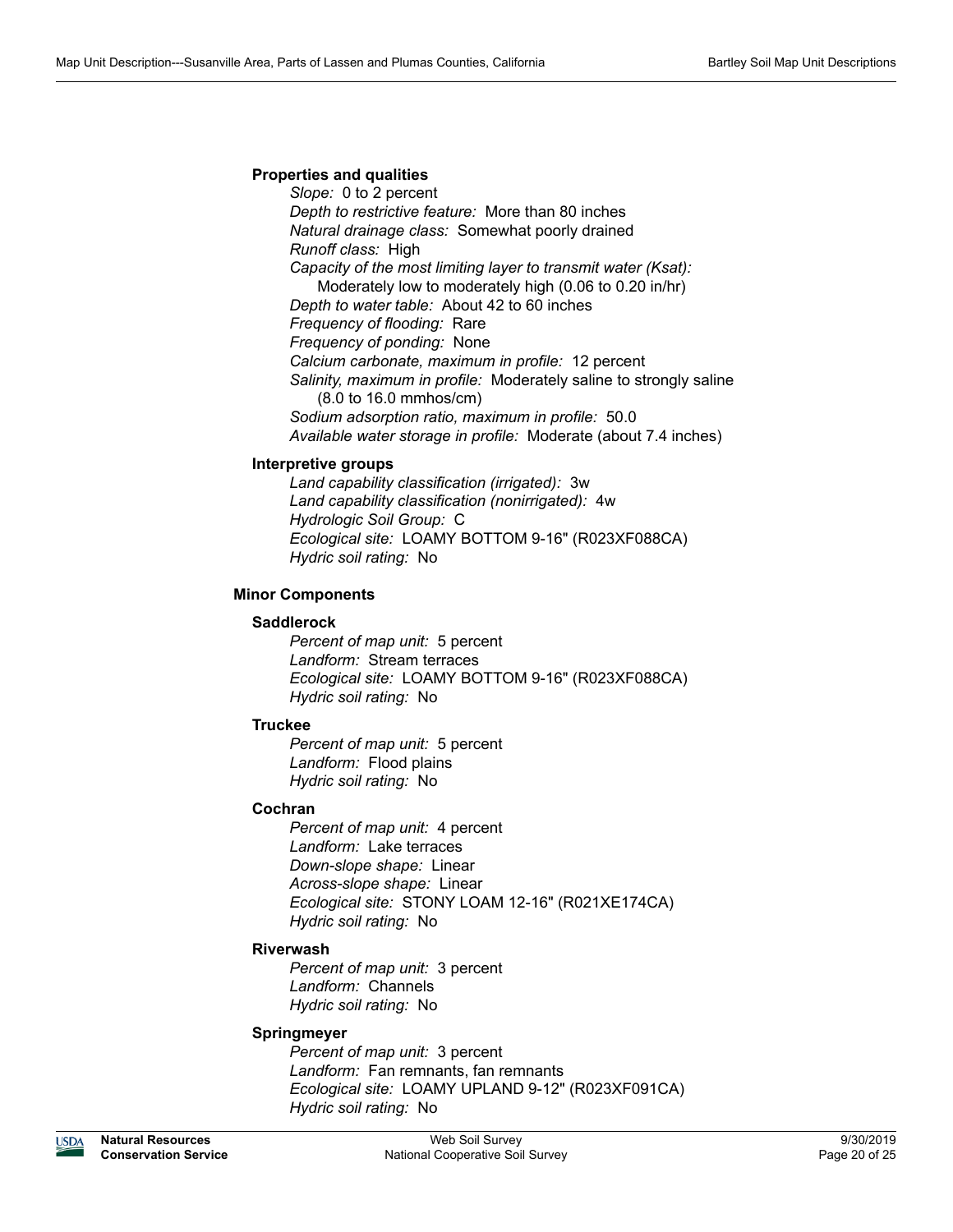# **365—Springmeyer sandy loam, 0 to 5 percent slopes**

# **Map Unit Setting**

*National map unit symbol:* jchs *Elevation:* 4,000 to 4,600 feet *Mean annual precipitation:* 9 to 16 inches *Mean annual air temperature:* 50 to 52 degrees F *Frost-free period:* 100 to 130 days *Farmland classification:* Prime farmland if irrigated

# **Map Unit Composition**

*Springmeyer and similar soils:* 95 percent *Minor components:* 5 percent *Estimates are based on observations, descriptions, and transects of the mapunit.*

# **Description of Springmeyer**

# **Setting**

*Landform:* Fan remnants *Landform position (two-dimensional):* Footslope *Landform position (three-dimensional):* Tread *Down-slope shape:* Linear *Across-slope shape:* Linear *Parent material:* Alluvium derived from mixed rocks

# **Typical profile**

- *H1 0 to 11 inches:* sandy loam
- *H2 11 to 25 inches:* clay loam
- *H3 25 to 60 inches:* stratified gravelly loamy sand to sandy clay loam

# **Properties and qualities**

*Slope:* 0 to 5 percent *Depth to restrictive feature:* More than 80 inches *Natural drainage class:* Well drained *Runoff class:* Medium *Capacity of the most limiting layer to transmit water (Ksat):*  Moderately high (0.20 to 0.60 in/hr) *Depth to water table:* More than 80 inches *Frequency of flooding:* None *Frequency of ponding:* None *Calcium carbonate, maximum in profile:* 1 percent *Salinity, maximum in profile:* Nonsaline to very slightly saline (0.0 to 2.0 mmhos/cm)

*Available water storage in profile:* Moderate (about 7.6 inches)

# **Interpretive groups**

*Land capability classification (irrigated):* 2e *Land capability classification (nonirrigated):* 6e *Hydrologic Soil Group:* C *Ecological site:* LOAMY TERRACE 12-16" (R021XE186CA)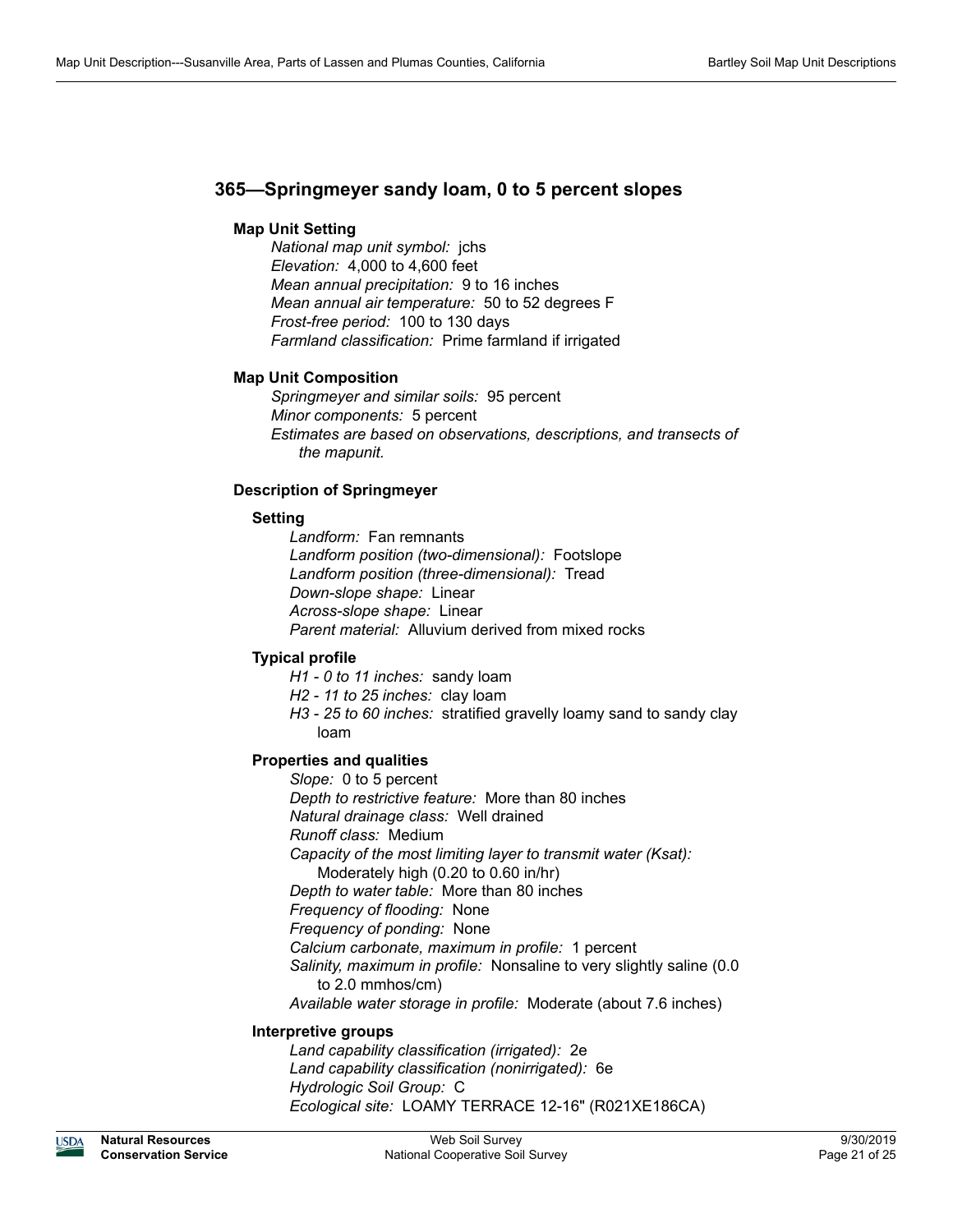*Hydric soil rating:* No

# **Minor Components**

#### **Mottsville**

*Percent of map unit:* 5 percent *Landform:* Fan remnants *Ecological site:* GRANITIC FAN 12-16" (R021XE181CA) *Hydric soil rating:* No

# **386—Truckee loam, 0 to 2 percent slopes**

#### **Map Unit Setting**

*National map unit symbol:* jcjw *Elevation:* 4,000 to 4,250 feet *Mean annual precipitation:* 9 to 12 inches *Mean annual air temperature:* 50 to 52 degrees F *Frost-free period:* 100 to 130 days *Farmland classification:* Prime farmland if irrigated and either protected from flooding or not frequently flooded during the growing season

#### **Map Unit Composition**

*Truckee and similar soils:* 90 percent *Minor components:* 10 percent *Estimates are based on observations, descriptions, and transects of the mapunit.*

# **Description of Truckee**

#### **Setting**

*Landform:* Flood plains *Landform position (two-dimensional):* Toeslope *Landform position (three-dimensional):* Talf *Down-slope shape:* Linear *Across-slope shape:* Linear *Parent material:* Alluvium derived from mixed rocks

#### **Typical profile**

*H1 - 0 to 17 inches:* loam *H2 - 17 to 69 inches:* stratified sandy loam to silty clay loam

# **Properties and qualities**

*Slope:* 0 to 2 percent *Depth to restrictive feature:* More than 80 inches *Natural drainage class:* Poorly drained *Runoff class:* Medium *Capacity of the most limiting layer to transmit water (Ksat):*  Moderately high (0.20 to 0.60 in/hr) *Depth to water table:* About 30 to 60 inches *Frequency of flooding:* Rare *Frequency of ponding:* None *Calcium carbonate, maximum in profile:* 5 percent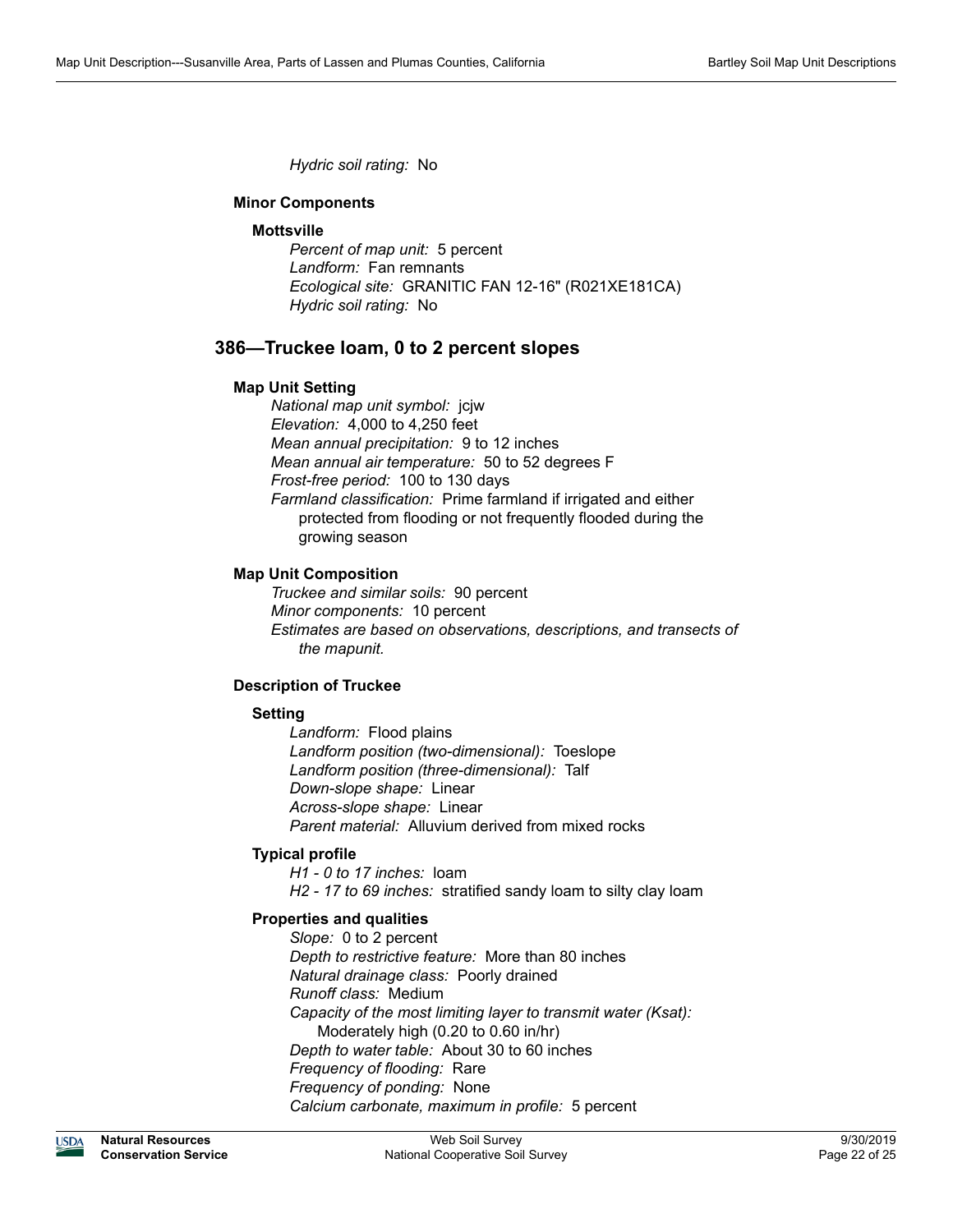*Salinity, maximum in profile:* Very slightly saline to slightly saline (2.0 to 4.0 mmhos/cm) *Sodium adsorption ratio, maximum in profile:* 5.0 *Available water storage in profile:* High (about 9.8 inches)

#### **Interpretive groups**

*Land capability classification (irrigated):* 2w *Land capability classification (nonirrigated):* 6w *Hydrologic Soil Group:* C *Hydric soil rating:* No

# **Minor Components**

#### **Modoc**

*Percent of map unit:* 10 percent *Landform:* Fan remnants *Ecological site:* LOAMY TERRACE 12-16" (R021XE186CA) *Hydric soil rating:* No

# **390—Tunnison-Devada association, 2 to 9 percent slopes**

# **Map Unit Setting**

*National map unit symbol:* jck1 *Elevation:* 5,000 to 5,600 feet *Mean annual precipitation:* 12 to 16 inches *Mean annual air temperature:* 44 to 47 degrees F *Frost-free period:* 80 to 100 days *Farmland classification:* Not prime farmland

# **Map Unit Composition**

*Tunnison and similar soils:* 50 percent *Devada and similar soils:* 45 percent *Minor components:* 5 percent *Estimates are based on observations, descriptions, and transects of the mapunit.*

# **Description of Tunnison**

# **Setting**

*Landform:* Plateaus *Landform position (two-dimensional):* Summit *Landform position (three-dimensional):* Upper third of mountainflank *Down-slope shape:* Linear *Across-slope shape:* Linear *Parent material:* Colluvium derived from volcanic rock and/or residuum weathered from volcanic rock

# **Typical profile**

- *H1 0 to 1 inches:* very stony clay
- *H2 1 to 31 inches:* clay
- *H3 31 to 38 inches:* weathered bedrock
- *H4 38 to 48 inches:* unweathered bedrock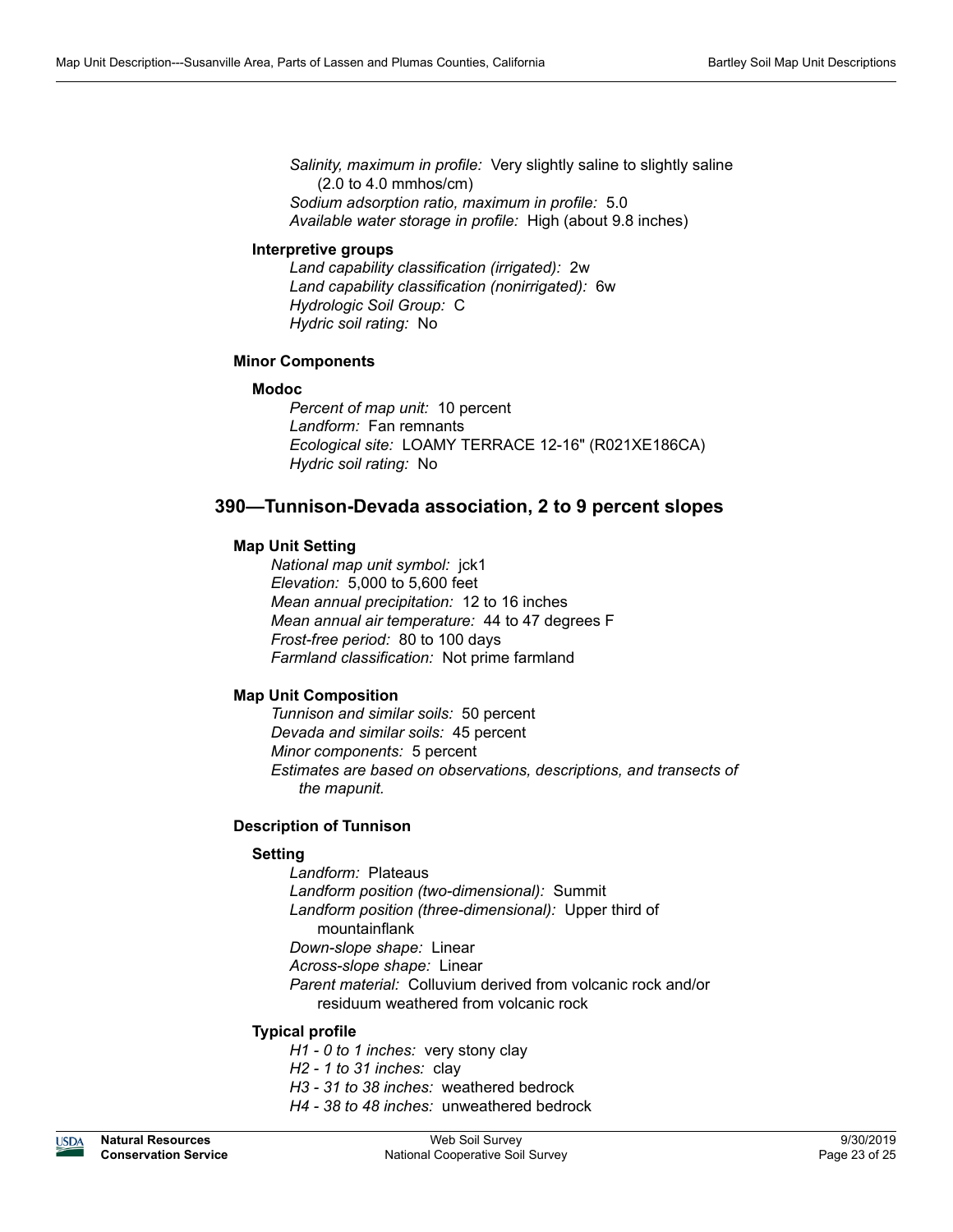# **Properties and qualities**

*Slope:* 2 to 9 percent *Percent of area covered with surface fragments:* 20.0 percent *Depth to restrictive feature:* 20 to 35 inches to paralithic bedrock; 30 to 40 inches to lithic bedrock *Natural drainage class:* Well drained *Runoff class:* Very high *Capacity of the most limiting layer to transmit water (Ksat):* Very low to low (0.00 to 0.01 in/hr) *Depth to water table:* More than 80 inches *Frequency of flooding:* None *Frequency of ponding:* None *Available water storage in profile:* Low (about 4.3 inches)

#### **Interpretive groups**

*Land capability classification (irrigated):* None specified *Land capability classification (nonirrigated):* 7s *Hydrologic Soil Group:* D *Ecological site:* SHALLOW CLAY 9-16" (R023XF093CA) *Hydric soil rating:* No

# **Description of Devada**

# **Setting**

*Landform:* Plateaus *Landform position (two-dimensional):* Shoulder *Landform position (three-dimensional):* Upper third of mountainflank *Down-slope shape:* Linear

*Across-slope shape:* Linear

*Parent material:* Colluvium derived from andesite and/or colluvium derived from basalt and/or residuum weathered from basalt and/or residuum weathered from andesite

# **Typical profile**

*H1 - 0 to 7 inches:* extremely cobbly loam

*H2 - 7 to 15 inches:* gravelly clay

*H3 - 15 to 25 inches:* unweathered bedrock

# **Properties and qualities**

*Slope:* 2 to 9 percent *Percent of area covered with surface fragments:* 30.0 percent *Depth to restrictive feature:* 12 to 20 inches to lithic bedrock *Natural drainage class:* Well drained *Runoff class:* Very high *Capacity of the most limiting layer to transmit water (Ksat):* Very low to low (0.00 to 0.01 in/hr) *Depth to water table:* More than 80 inches *Frequency of flooding:* None *Frequency of ponding:* None *Available water storage in profile:* Very low (about 1.6 inches)